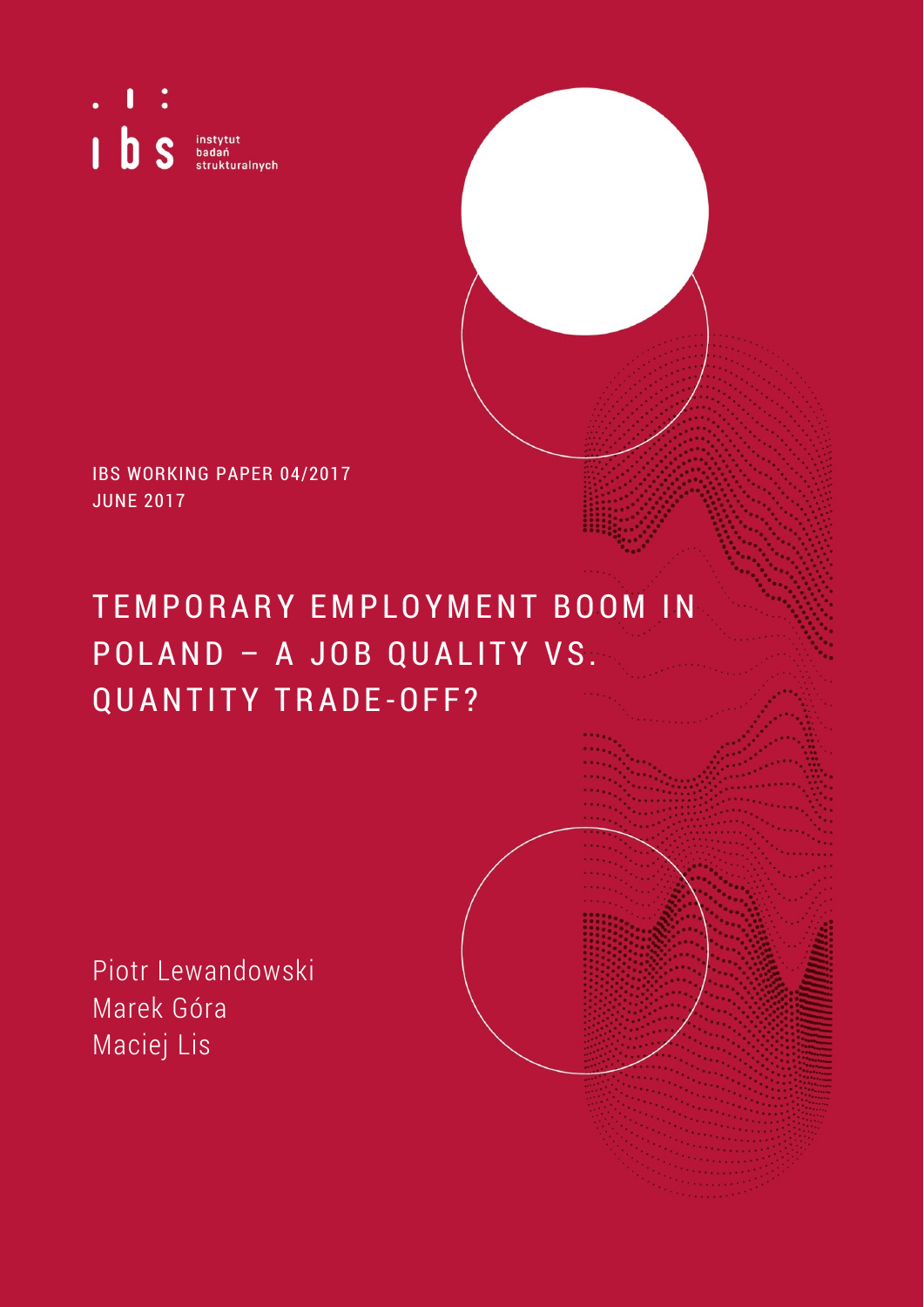ibs working paper 04/2017 june 2017

# TEMPORARY EMPLOYMENT BOOM IN POLAND - A JOB QUALITY VS. QUANTITY TRADE-OFF?'

Piotr Lewandowski<sup>\*</sup> Marek Góra<sup>\*</sup> Maciej Lis<sup>\*</sup>

## Abstract

Between 2002 and 2015, temporary employment in Poland more than doubled. Poland became the country with the highest share of temporary jobs in the EU. In this paper, we study how this process affected job quality and job quantity. We analyse the gaps between temporary and permanent workers in six dimensions of jobs quality, adopting measures proposed by the OECD and Eurofound. Of these gaps, the differences in earnings quality, job security, and work scheduling quality were the most pronounced. Job quality has improved for both groups of workers, but the gaps have not closed completely. Firms in Poland prefer to employ temporary rather than permanent workers because of the lower firing costs, tax wedges, and wages associated with temporary contracts. We use a stylised labour demand model to quantify the upper bound of a potential job creation effect due to lower labour costs incurred through the use of temporary contracts. We find that this effect did not exceed 4% of dependent employment in 2015. We cannot rule out the possibility that the net employment effect was zero. Our findings show that even if the availability of less-costly temporary contracts caused some additional jobs to be created, temporary workers suffered from lower job quality in several dimensions.

Keywords: job quality, temporary employment, segmentation

JEL: J41, J28, J81

 $\overline{a}$ 

We thank Jan Gromadzki and Aneta Kiełczewska for their excellent research assistance. We thank Lucas Ronconi as well as the participants of Jobs and Development Conference in Washington, D.C., and the IZA/OECD/World Bank/UCW Workshop "Job Quality in Posttransition, Emerging and Developing Countries" for their insightful comments. This paper was financially supported by the Network for Jobs and Development initiative under the auspices of the World Bank. The usual disclaimers apply. All errors are our own.

Institute for Structural Research, Warsaw, and IZA, Bonn. E-mail: piotr.lewandowski@ibs.org.pl. Corresponding author.

Warsaw School of Economics, Warsaw, Poland, and IZA, Bonn. E-mail: marek.gora@sgh.waw.pl.

Institute for Structural Research, Warsaw, Poland. E-mail: maciej.lis@ibs.org.pl.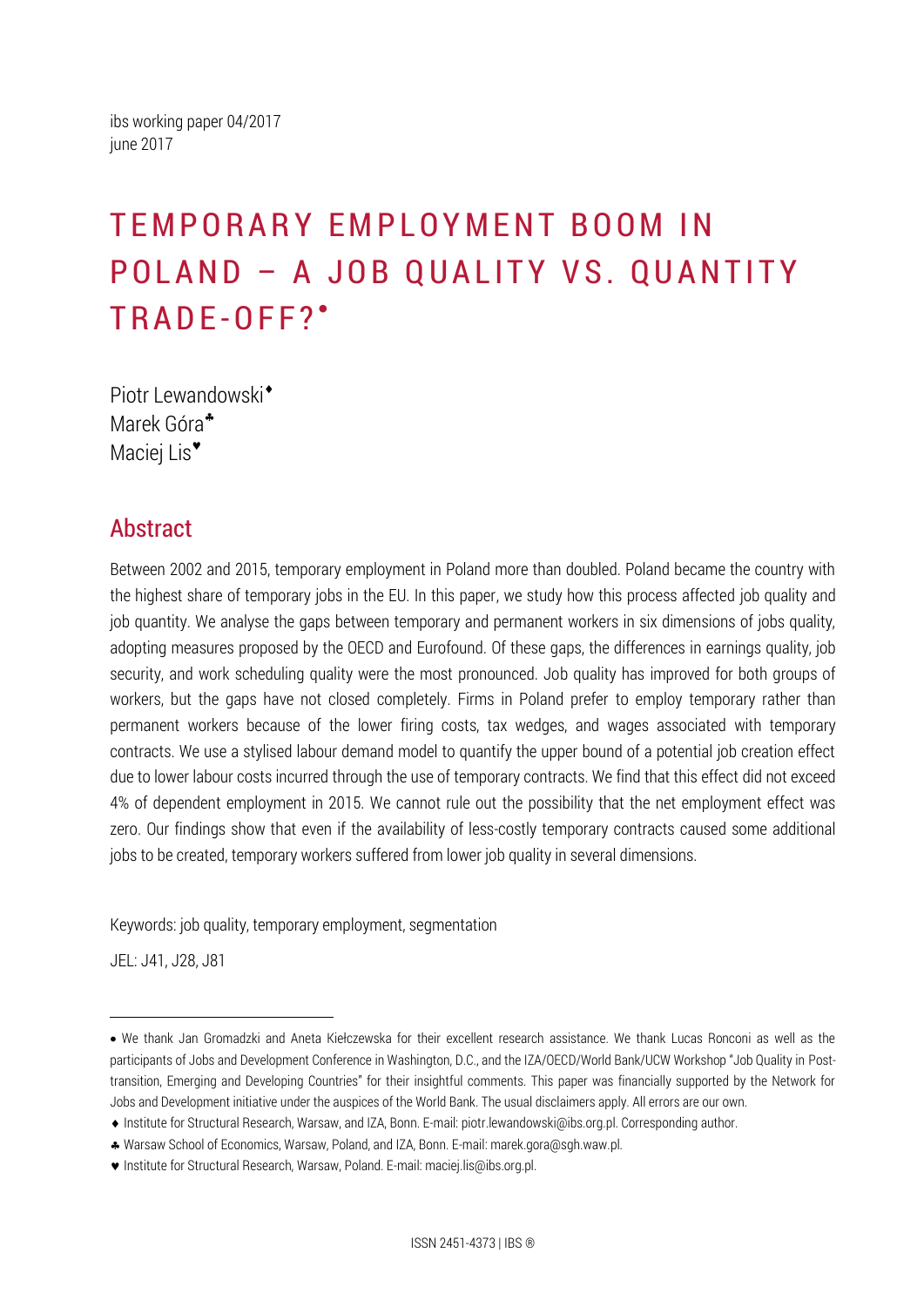## 1. Introduction and motivation

 $\overline{a}$ 

Since the early 2000s, temporary employment in Poland has grown substantially; and in 2014, Poland became the EU country with the highest share of temporary workers (27% of dependent employment). Temporary contracts became common in both the private and the public sector, among men and women, and across all educational and age groups. In Poland  $-$  unlike in, for example, Spain in the 1980s  $-$  the rise in the incidence of temporary employment was not triggered by a substantial change in employment protection legislation. The trend began in the early 2000s, when the unemployment rate was above 20% and the safety net was weak (Maciejewska et al., 2016). These conditions appear to have reduced the bargaining power of workers and increased their acceptance of temporary contracts (Baranowska and Lewandowski, 2007). In Poland, temporary contracts can be used to employ people for long periods, and are easier to terminate than permanent contracts. Some types of temporary contracts permit lower social security contribution levels, and were not covered by minimum wage rules until 2016. The confluence of these factors created incentives to use temporary contracts (Arak et al., 2014).

Since the early 2000s, unemployment in Poland declined significantly (from 3.4 million in 2002 to 1.3 million in 2015) while total employment increased (from 13.5 million in 2002 to 15.8 million in 2015).<sup>1</sup> Of the 2.1 million total net jobs created between 2002 and 2015, 2.0 million were temporary jobs. The parallel reduction in unemployment and the dominant contribution of temporary jobs to net employment growth resulted in Polish policy-makers taking an ambiguous stance of towards temporary contracts. For example, between 2002 and 2016, no regulatory changes aimed at limiting the use of temporary contracts were introduced.

In this paper, we try to answer two questions. The first question is related to job quality: namely, how did job quality evolve among temporary and permanent workers between the early 2000s and the mid-2010s? The second question is related to job quantity: namely, was there any net employment effect of the temporary employment boom? We expand the traditional approach to analysing temporary jobs from the point of view of job insecurity by accounting for other dimensions of work conditions. We also quantify a potential trade-off between additional job creation and the potential drawbacks of temporary contracts that might have affected all of the individuals in these jobs.

We study multidimensional job quality among temporary and permanent workers using the recent methodologies of the OECD (Cazes et al., 2015, OECD, 2014) and Eurofound (Muñoz de Bustillo et al., 2011, Eurofound 2012, Hurley et al. 2013). We account for earnings quality, job security, development opportunities, job strain, long working hours, and the quality of work scheduling. We identify which of these dimensions are the most important in distinguishing between the quality of temporary and permanent jobs. To our knowledge, Arranz et al. (2017) is the only previous study that has analysed the gaps in job quality between temporary and permanent employment (in Italy and Spain). We account for aspects of job quality that are similar to those used in Arranz et al. (2017), but our measures are closer to those developed by the OECD (2014) and Cazes et al. (2015). We also juxtapose the gaps in job quality and their evolution over time with our calculation of the job creation effect attributed to the proliferation of temporary contracts.

<sup>&</sup>lt;sup>1</sup> The question on temporary employment status was first introduced in the Polish LFS in 2002. Previously, the distinction was between regular work and casual work. The data in these two periods are not comparable. Temporary employment in Poland can be analysed in a consistent manner only from 2002 onwards.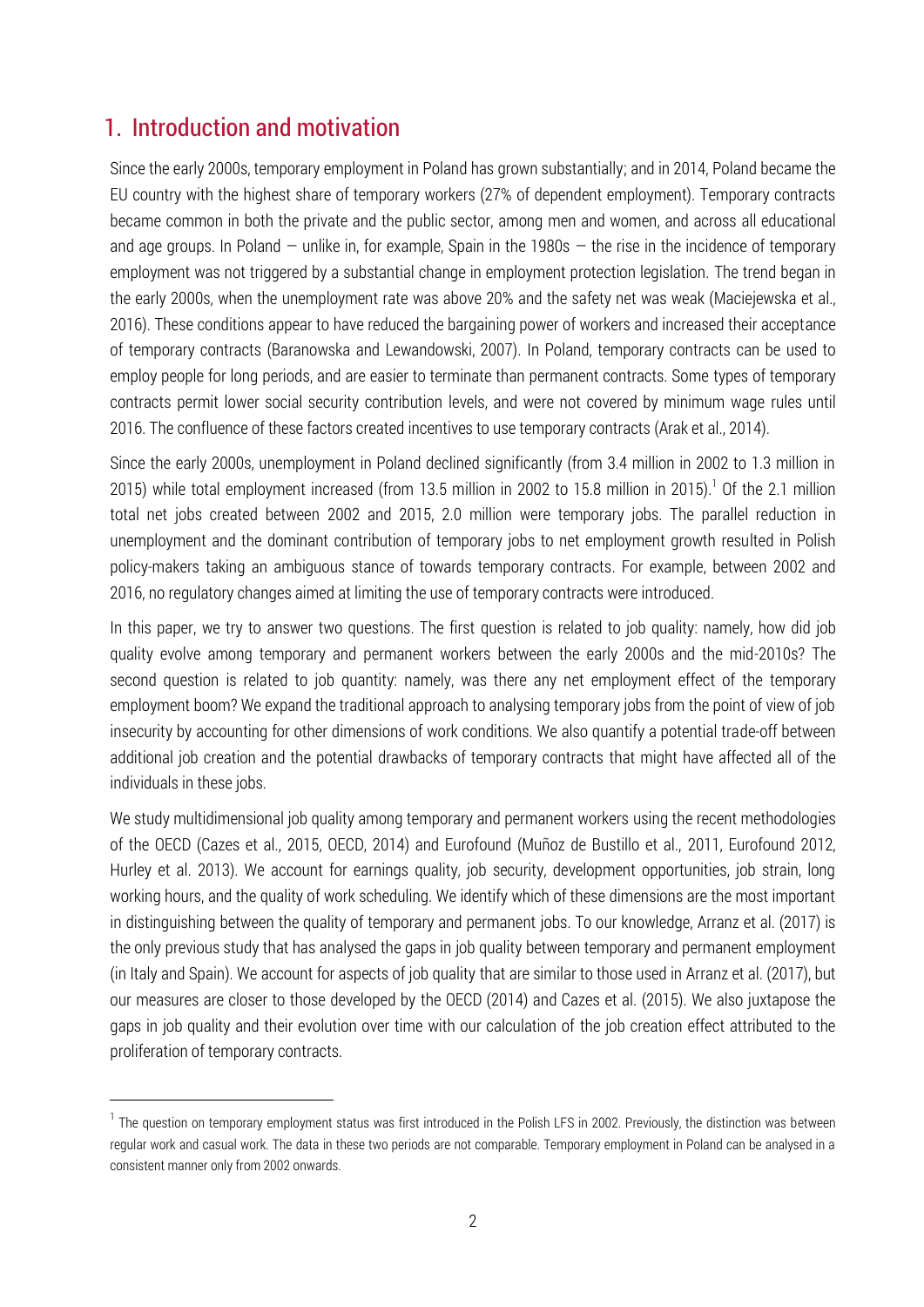Although the job creation effect of temporary contracts in Poland has never been estimated, it appears that the belief that temporary jobs "allowed" for the decline in unemployment in Poland is shared by policy-makers (Chancellery of the Prime Minister 2011, Ministry of Administration and Digitization, 2013) and international organisations (OECD, 2006). These views contrast with those expressed in the literature on employment protection legislation (EPL) and labour market segmentation. Most theoretical models show that weaker EPL increases both job creation and job destruction, and thus has an ambiguous effect on employment and unemployment (Bentolila and Bertola, 1990, Cahuc and Postel-Vinay, 2001); although Hopenhayn and Rogerson (1993) found that stronger employment protections are associated with reduced firm entry, and therefore with reduced employment. Most previous empirical studies on this issue found that the effects of employment protection on employment and unemployment have been small (Bertola, 1990, Lazear, 1990) or insignificant (Nickel et al., 2005, Bassanini and Duval, 2009, review in Boeri 2011), especially when the enforcement of regulations is controlled for (Kanbur, Ronconi, 2016). Lazear (1990) found a significant effect on total employment, which was, however, substantially smaller than the effect on the substitution of permanent jobs with temporary jobs. Boeri and Garibaldi (2007) showed that the introduction of temporary contracts might lead to a transitory employment boom ("a honeymoon effect"), and found such an effect in Italy.

In this study, we use a stylised labour demand model to quantify the potential employment gains related to the temporary employment boom, with a focus on the cost differences between permanent and temporary contracts. The effects of the temporary employment boom on the labour market outcomes in Poland cannot be estimated directly due to the lack of an appropriate instrument for measuring these effects. The proliferation of temporary contracts was not preceded by any significant changes in the labour code. The legal conditions for using temporary contracts were identical for all agents, regardless of firm size, sector, or occupation. Thus, it is not possible to assess the causal impact of temporary contracts on employment using a natural or a quasi-natural experiment approach that employs instrumental variables, discontinuity design, or difference-in-difference; as was done in Angrist and Kruger (2001), Boeri and Jimeno (2005), Pereira (2003), and Van der Klaauw (2014).

We account for three sources of differences in the labour costs associated with permanent and temporary contracts in Poland. First, there are differences in the indirect costs of more stringent regulations on the termination of an open-ended contract that result from difficult-to-measure items such as the inability to lay off workers in case of reduced demand, severance payments, notice periods, the potential costs of resolving disputes, and the costs related to forgone wages (Hopenhayn and Rogerson, 1993, Lazear, 1990). Second, there are differences in the social security contribution levels (particularly for the employer) required by (some) temporary and open-ended contracts. Third, it has been noted in the literature that there is a wage penalty associated with temporary jobs (Boeri 2011), and that this penalty contributes to the total differences in wage levels in countries in which temporary jobs make up a large share of employment (Cazes and de Laiglesia, 2015). We parametrise these costs and use the resulting difference in the total cost of employing a worker with a particular contract type to calculate the upper bound of additional job creation allowed by these lower costs.

The paper is structured as follows. In the second section, we present the stylised facts on temporary employment in Poland. In the third section, we introduce the measures of job quality, discuss the results, and identify the key dimensions of the gap in the quality of temporary and permanent jobs. In the fourth section, we outline the labour demand model, which allows us to quantify the possible range of a potential job creation effect related to the use of temporary contracts. In the final section, we summarise our findings and draw conclusions that have implications for public policy.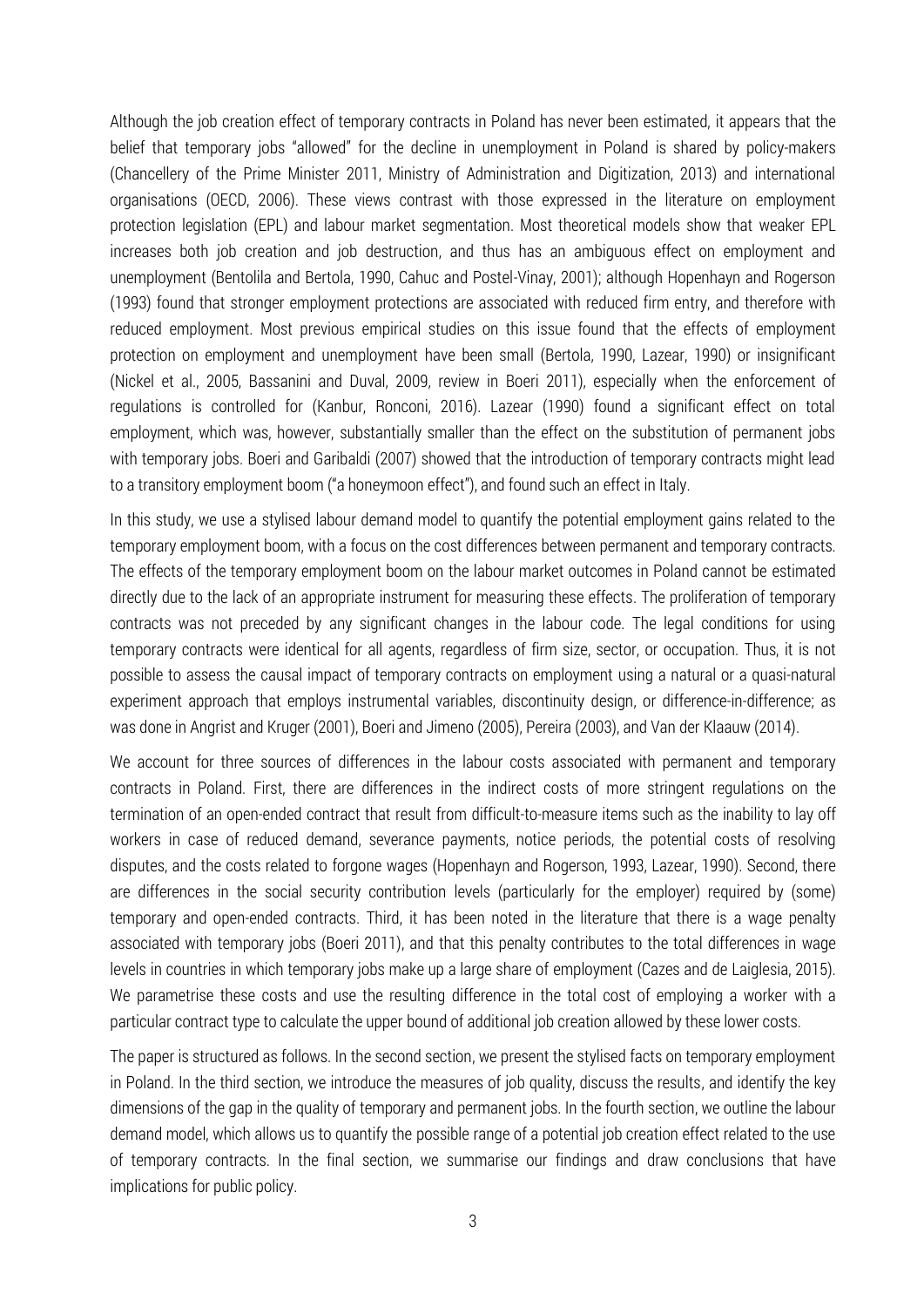# 2. Stylised facts on temporary employment in Poland

## 2.1 Regulatory and institutional setting

Temporary employment takes three main forms in Poland: fixed-term employment contracts (based on the Labour Code), civil law contracts (not based on the Labour Code), and employment through temporary work agencies. While the last of these employment forms is regulated by a separate act, in principle temporary agency workers should be provided with the social security and minimum wage guarantees mandated under the Labour Code. Because the vast majority of individuals who are employed by temporary work agencies have some type of temporary contract with an agency (Lewandowski and Magda, 2017), we have chosen to focus on fixed-term and civil law contracts.

|                                           |                         | <b>Labour Code contracts</b>                 | <b>Civil law contracts</b>                                                                        |                                                           |  |  |  |  |
|-------------------------------------------|-------------------------|----------------------------------------------|---------------------------------------------------------------------------------------------------|-----------------------------------------------------------|--|--|--|--|
| <b>Benefits and rights</b><br>of workers  | Permanent<br>(PC)       | Fixed-term<br>(FTC)                          | Contract of mandate<br>(umowa zlecenie)                                                           | Contract to perform<br>specified work<br>(umowa o dzieło) |  |  |  |  |
| Social security<br>contributions          | Yes                     | Yes                                          | Yes, but can be relatively<br>low or may not apply to all<br>contracts signed by an<br>individual | <b>No</b>                                                 |  |  |  |  |
| Health insurance                          | Yes                     | Yes                                          | Yes                                                                                               | <b>No</b>                                                 |  |  |  |  |
| Paid leave                                | Yes                     | Yes                                          | No (upon agreement)                                                                               | No (upon agreement)                                       |  |  |  |  |
| Minimum wage coverage                     | Yes                     | Yes                                          | No (until July 2016)                                                                              | <b>No</b>                                                 |  |  |  |  |
| Period of notice                          | Yes*                    | Yes, but shorter<br>than in PC until<br>2016 | Upon agreement                                                                                    | Upon agreement                                            |  |  |  |  |
| Justification for<br>terminating contract | Yes                     | N <sub>0</sub>                               | <b>No</b>                                                                                         | <b>No</b>                                                 |  |  |  |  |
| Severance pay                             | Yes**<br>Yes**          |                                              | Upon agreement<br><b>No</b>                                                                       |                                                           |  |  |  |  |
|                                           |                         | Employment (millions of workers)             |                                                                                                   |                                                           |  |  |  |  |
| 2002                                      | 0.9<br>$0.6***$<br>12.3 |                                              |                                                                                                   |                                                           |  |  |  |  |
| 2015                                      | 12.6                    | 2.5                                          |                                                                                                   | $1.0***$                                                  |  |  |  |  |

Table 1. Features of the various employment contracts in Poland

Note\*: The length of the notice period depends on the length of service in the enterprise. There are three statutory notice periods in Poland: two weeks if the worker has been employed for less than six months, one month if the worker has been employed between six months and three years, and three months if the worker has been employed for three years or more. Note\*\*: The amount of severance pay depends on the length of service in the enterprise. Workers employed for less than two years are entitled to severance pay equal to one month's salary, workers employed between two and eight years are entitled to severance pay equal to two months' salary, and workers employed for more than eight years are entitled to severance pay equal to three months' salary. Regulations regarding severance pay apply irrespective of the type of contract (TLC or PLC). Note\*\*: In the available data, civil law contracts are presented in a joint category only. Source: Own elaboration based on Gatti et al. (2014).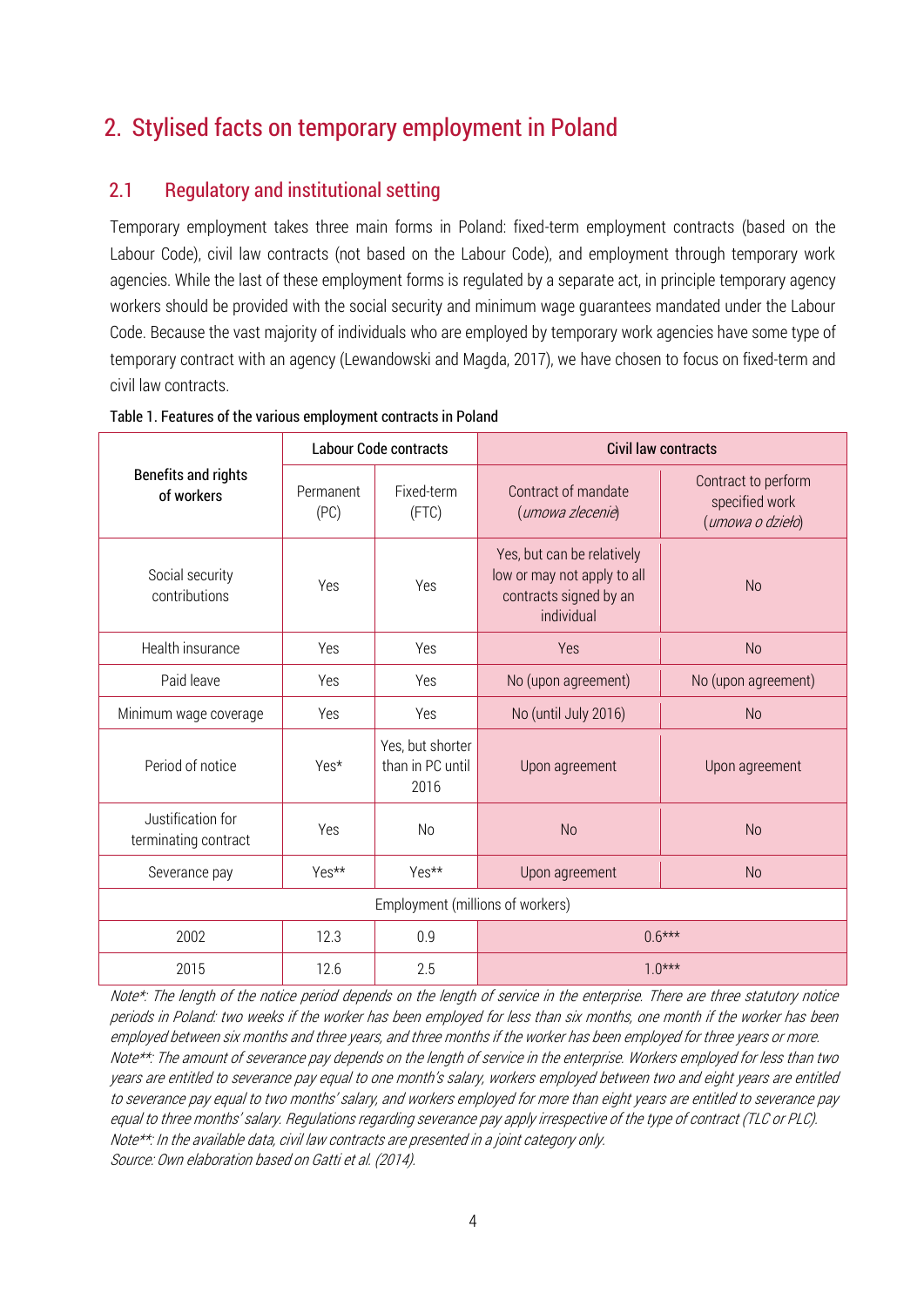There are two main reasons why both types of temporary contracts offer lower levels of job security than openended employment contracts in Poland. First, temporary contracts are concluded for a specific period of time. Second, this period can be long (there is no limit in the case of civil law contracts; and until 2016, there was no limit in the case of fixed-term contracts), but temporary contracts are easier to terminate than permanent contracts. In particular, the employer is not required to give a reason for the termination (Table 1). Importantly, the ability to terminate without cause is not addressed in the indices of employment protection legislation, like the OECD EPL index (Lewandowski and Magda, 2017).

The regulation of civil law contracts (contracts of mandate and contracts to perform specified work) is particularly weak (Table 1). Under these contracts, the minimum wage was not binding until July 2016; paid leave is not obligatory; and social security contributions can be lower than they are under employment contracts (or they may not apply at all), which translates into a total tax wedge that is lower than the tax wedge under employment contracts (Arak et al., 2014).<sup>2</sup>

| Adoption<br>year | Implementation<br>vear | Policy field                                                   | Effect on the strength of<br>regulation |
|------------------|------------------------|----------------------------------------------------------------|-----------------------------------------|
| 2002             | 2003                   | Collective dismissals                                          | Decreasing                              |
| 2002             | 2002                   | Maximum duration of fixed-term contracts                       | Decreasing                              |
| 2002             | 2003                   | Procedural requirements                                        | Decreasing                              |
| 2003             | 2004                   | Collective dismissals                                          | Increasing                              |
| 2003             | 2004                   | Maximum number of renewals of fixed-term contracts             | Increasing                              |
| 2003             | 2003                   | Notice and severance payments                                  | Increasing                              |
| 2003             | 2004                   | Temporary agency work                                          | Increasing                              |
| 2004             | 2004                   | Maximum number of renewals of fixed-term contracts             | Increasing                              |
| 2014             | 2016                   | Social contributions for all contracts of mandate              | Increasing                              |
| 2015             | 2016                   | Maximum total duration and renewals of fixed-term<br>contracts | Increasing                              |
| 2016             | 2016                   | Minimum wage on contracts of mandate (civil law<br>contracts)  | Increasing                              |

Table 2. Main changes in labour laws in Poland between 2002 and 2016

Source: Own elaboration based on LABREF and Polish legislation.

 $\overline{a}$ 

The changes in Polish labour law introduced between the late early 2000s and the mid-2010s were minor modifications rather than substantial reforms (see Table 2). There was no change in the degree to which permanent workers are protected against individual dismissal (the relevant OECD EPL indicator has been flat and close to the OECD average). The rules on collective dismissals were loosened slightly in the early 2000s. The regulation on the number of renewals of fixed-term contracts was temporarily loosened in 2003, and was then tightened again from 2004 onwards. Before 2002, employers were allowed to renew a fixed-term contract with a given individual only twice; thereafter, the employment contract had to be converted into an open-ended contract if it was renewed immediately. A reform introduced in 2003 allowed for the unlimited renewal of fixed-term contracts; but the rule was valid only until EU accession in 2004. After Poland joined the EU, the regulations were

 $^2$  A more detailed discussion of regulations, workers' rights and employers' obligations related to each of these contract types can be found in Lewandowski and Magda (2017).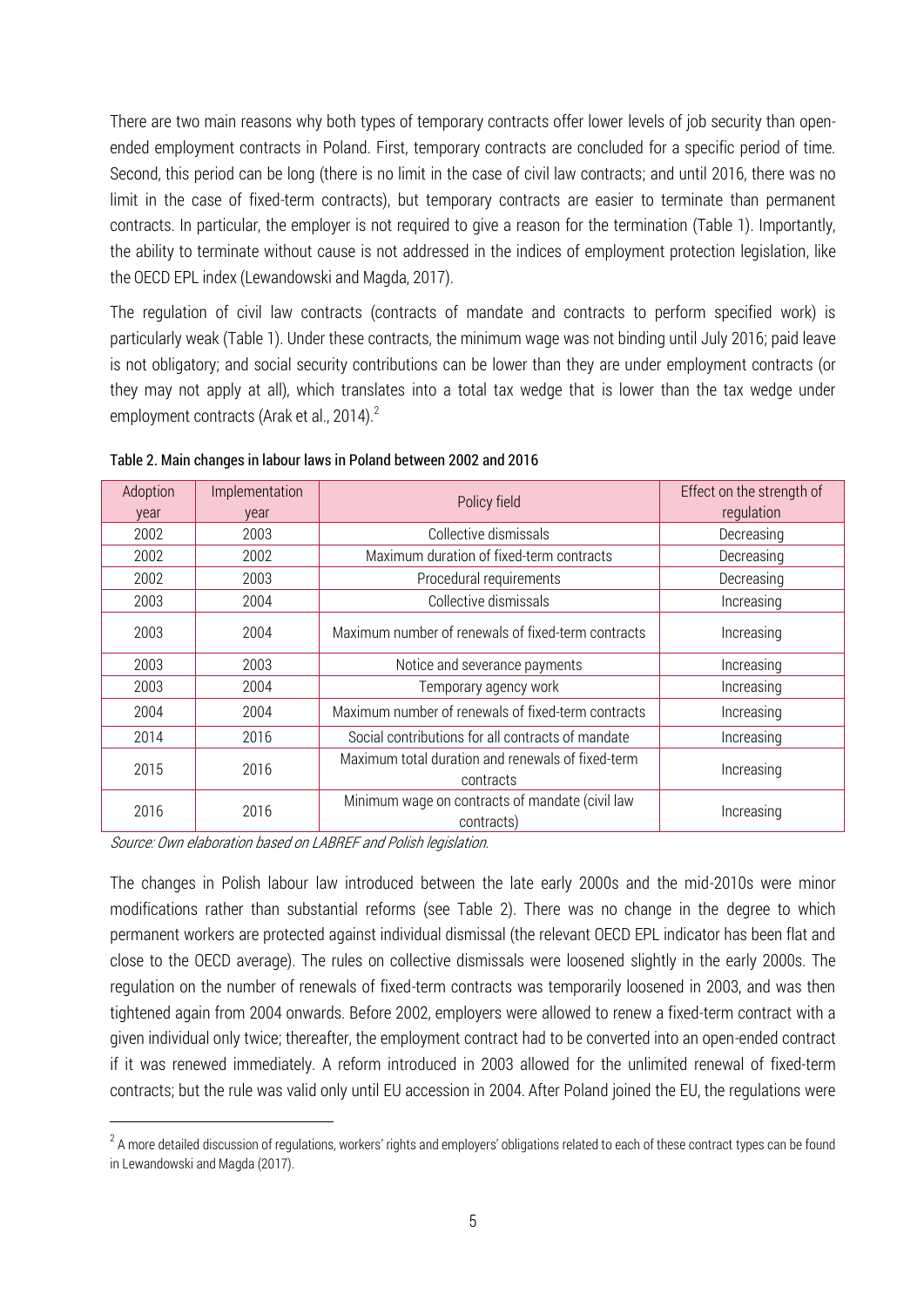made consistent with the EU directive on fixed-term work (1999/70/EC): i.e., employers were allowed to sign only two fixed-term contracts with a single worker, and the third FTC had to be automatically converted to an openended contract if it was signed within a month of the expiration of the previous contract.<sup>3</sup> Between 2004 and 2015, the firing and hiring rules that applied to temporary contracts remained unchanged. A raft of reforms that tightened regulations on temporary contracts were introduced in 2016 (Table 2). However, these changes were implemented after the period of our analysis (2002-2015), 4 and are not reflected in our data.

The enforcement of existing labour regulations has been an issue in Poland. According to the Chief Labour Inspectorate's (CLI) annual reports, the number of labour inspectors had held steady at around 1400 between 2002 and 2008, and then increased to around 1550 in 2001-2015. Over the same period, the number of controls per year had peaked in 2003 at 101,000, then gradually declined to 80,000 per year in 2007-2008, and rebounded to 90,000 per year in 2011-2015. Unfortunately, the statistics on the enforcement of particular rules have not been consistently reported by the CLI over time. However, the CLI reports note that the fixed-term contract conversion rule (i.e., that a third successive fixed-term contract should be converted to an open-ended contract) was often circumvented by employers by allowing a month to pass between successive contracts, or by using civil law contracts to break the continuity of the employment of an individual worker.

The inspections aimed at controlling the use of civil law contracts were gradually becoming less frequent. The key rule on civil law contracts states that these contracts may not be used to employ workers who are supervised by the employer, and who perform work in a location designated by the employer. In 2002, violations of this rule affecting 17,400 workers were detected. By 2008, this number had fallen to 8,000. Since 2003, the CIL has reported both the number of inspections and the number of violations. In 2013, there were 8751 such inspections and 3313 (38%) violations; in 2014, there were 14,028 inspections and 3525 (25%) violations; and in 2015, there were 13,040 inspections and 3482 (27%) violations. Because of the increase in the total number of these contracts (presented in the next subsection), the probability of inspection declined from at least 3% in 2002 to around 1% in 2008-2015.

## 2.2 Incidence of temporary employment

Overall, Polish labour market conditions improved significantly between the early 2000s and the mid-2010s. Three factors that contributed to this improvement have been identified (World Bank, 2017). First, Poland outpaced neighbouring countries in terms of GDP growth, especially in the 2004-2015 period. Second, enhanced access to education across income groups and regions translated into a significant increase in levels of tertiary education in the workforce. Third, early retirement and retirement age reforms boosted labour supply from 2008 onwards. The rise in temporary employment occurred alongside these developments.

Between 2002 and 2015, the total number of temporary workers in Poland more than doubled, from 1.5 million to 3.5 million (Figure 1). Over this period, there were increases in both the number of workers employed under fixedterm employment contracts (by 1.5 million workers) and the number of workers employed under civil law contracts (by 460,000 workers). The growth in temporary employment in Poland — both in absolute terms and as

l

 $^{\rm 3}$  These changes led to an increase in the OECD EPL index on temporary contracts from 2005 onwards.

 $^4$  At the time of writing, LFS data for 2016 were not yet available.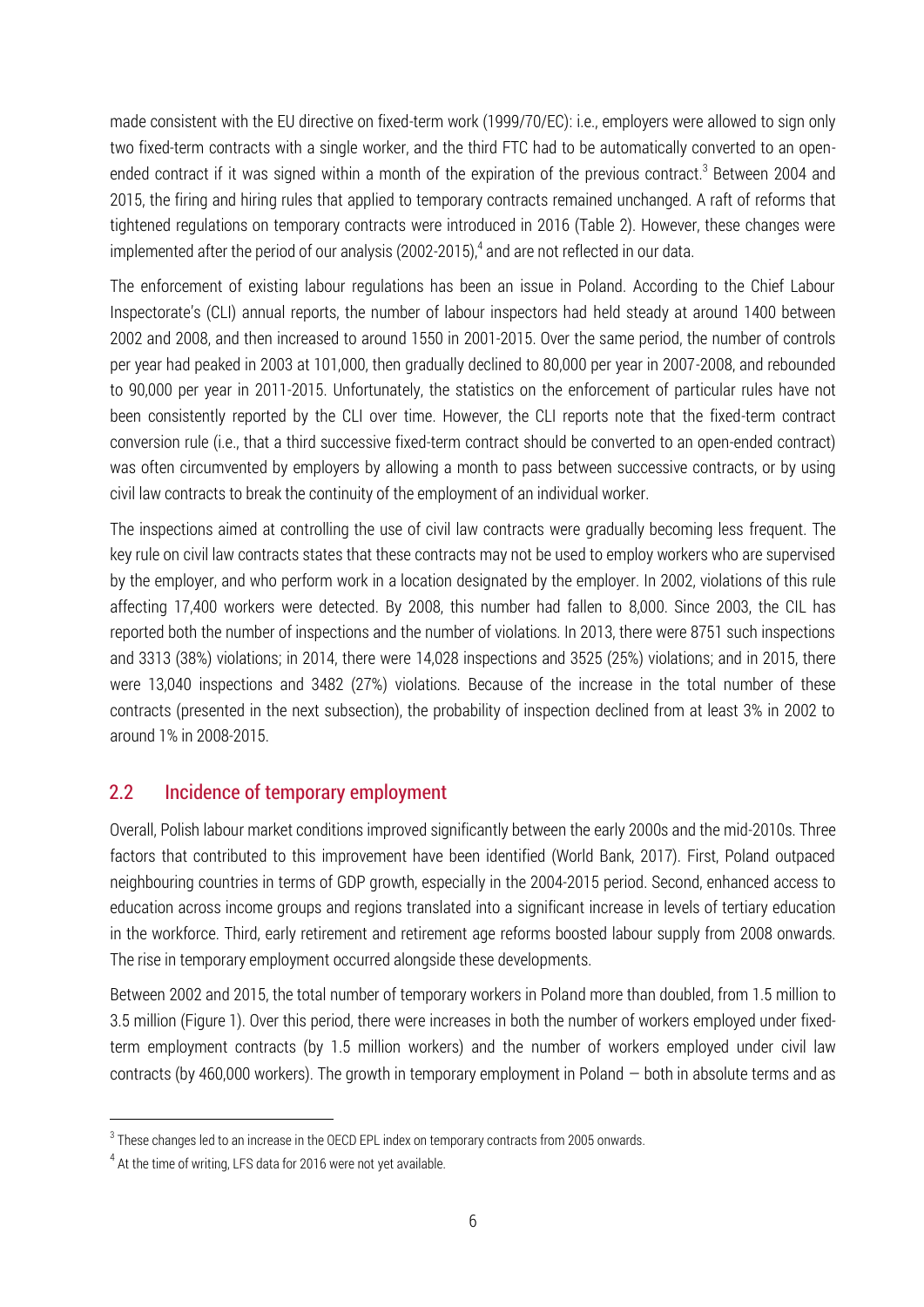a share of total employment – started during the recession of the early 2000s, which was characterised by unemployment rates of over 20%. Temporary employment continued to grow after macroeconomic conditions improved around 2004. From that point onwards, unemployment levels declined rapidly.

Two stages of the temporary employment boom can be distinguished. In the first stage, between 2002 and 2008, temporary employment more than doubled; increasing by 1.7 million workers. Of these workers, 1.6 million were employed under fixed-term contracts. The number of workers employed under civil law contracts increased to a lesser extent, by 180,000. During this period, the number of unemployed individuals declined by 65%, but permanent employment rose by only 6%. In the second stage, between 2008 and 2015, the total increase in temporary employment increased by just 260,000 workers. During this period, the number of workers on fixedterm contracts declined by 20,000. However, the number of workers on civil law contracts increased by 280,000 between 2007 and 2015. Most of these temporary jobs were involuntary (Gatti et al., 2014). Young people (between the ages of 20 and 39), and people with primary, basic vocational, and secondary educational levels are overrepresented among temporary workers (Lewandowski and Magda, 2017).

During the Great Recession (2008-2012), unemployment rose and employment levels under both types of contracts flattened. By 2015, the numbers of unemployed individuals had returned to 2008 levels, but the share of workers who were in temporary employment arrangements reached a peak, and was 2.3 times higher than in 2002 (Figure 1). The number of workers with open-ended contracts increased by only 9% in 2002-2015 (by 16% between the low point in 2004 and the peak in 2015).<sup>5</sup>





Source: Own elaboration based on LFS and Polish Ministry of Finance data.

 $\overline{a}$ 

 $^5$  Changes in the other categories of workers were less pronounced. The numbers of self-employed individuals, including those who did and did not employ workers, increased by almost 30% between 2002 and 2015. Finally, the secular shift away from agriculture resulted in a steady decline in the number of individual farmers (by 30% between 2002 and 2015).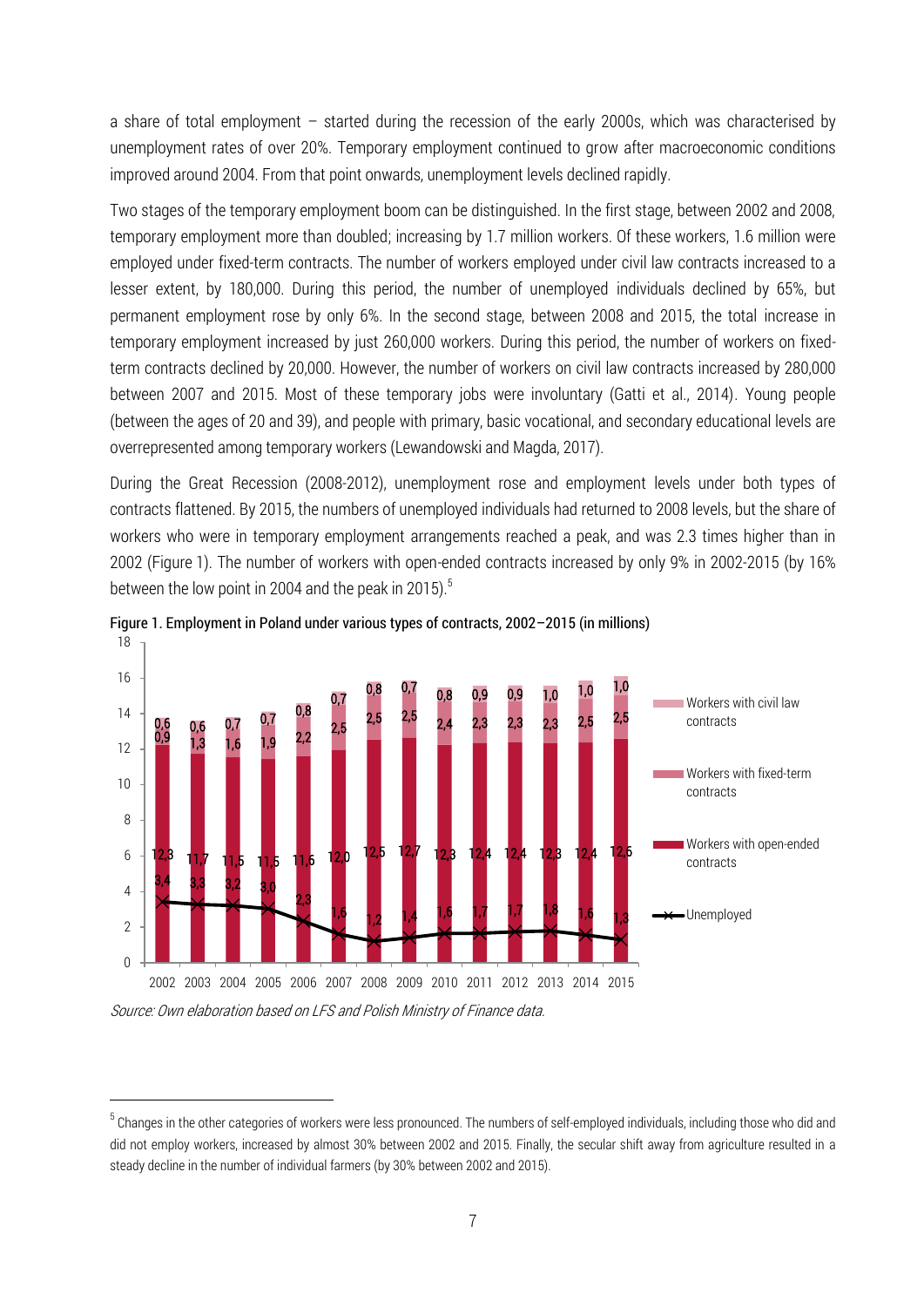A number of studies have shown that temporary workers lag behind permanent workers in Poland based on several economic measures. The pay penalty on temporary contracts in Poland has been estimated at around 30%, if skill levels are controlled for using PIAAC data (OECD 2012). The pay penalty among involuntary temporary workers is much larger than it is among voluntary temporary workers (Gatti et al., 2014). Compared to workers with open-ended contracts, temporary workers face a significantly higher risk of in-work poverty (Kamińska and Lewandowski, 2014) and of earning less than minimum wage (Goraus and Lewandowski, 2016). Temporary workers may also may have fewer skills acquisition, promotion, and professional development opportunities than permanent workers (Chłoń-Domińczak and Lis, 2013). However, the probability of participating in training varies significantly among temporary workers in Poland depending on their socio-demographic characteristics (Magda, 2016). Some temporary workers in Poland also face a pension penalty; Lewandowski et al. (2016) calculated that workers on civil law contracts can expect to have retirement pension levels that are 17% lower than those of similar workers with permanent employment contracts.

## 2.3 Dynamics of job creation and job destruction by contract type in Poland

The patterns of employment growth in the two sub-periods under study here (2002-2008 and 2008-2015) differed. In 2002-2008, temporary employment in Poland grew primarily because of inflows of previously jobless people. In 2009-2015, by contrast, this form of employment grew mainly because temporary workers were increasingly stuck in temporary contracts. Figure 3 presents yearly worker flow probabilities between 2002 and 2014.<sup>6</sup> The probability of moving from unemployment (inactivity) to employment rose from 18% (3%) in 2002 to 30% (5%) in 2007, then dropped to 26% (5%) in 2011-2012, and stabilised at 29% (5%) thereafter. The probability of finding a permanent job after being unemployed rose from 3.4% in 2002 to 6.7% in 2007, and then decreased to 2.7% in 2014. Meanwhile, the probability of finding a temporary job rose from 12% in 2002 to 20% in 2007, and fluctuated between 18% and 22% thereafter.

The persistence of employment increased gradually over the entire 2002-2015 period among both permanent and temporary workers. The job separation rate<sup>7</sup> among workers with open-ended contracts dropped from 7% in 2002 to 4.5% in 2014, and from 30% to 17% among workers with temporary contracts. However, the average job separation rate among all workers rose from 11% in 2002 to 12% in 2007 because of composition effects (i.e., the increase in the share of temporary employment in total employment), but later declined, reaching 8% in 2015.<sup>8</sup>

The rise in employment persistence was accompanied by a decline in the number of transitions from temporary to permanent employment, especially after 2008 (Figure 2). The probability of moving from temporary to permanent employment was increasing between 2004 (15%) and 2007 (22%), but declined from 2009 onwards, and fell to 10% in 2015. The probability that a temporary contract worker with a tenure of up to one year would remain in the same (temporary) job a year later rose from 50% in 2002 to 70% in 2015, whereas the probability

l

 $^6$  Dates used here indicate the initial year of each flow period; thus, 2002 represents flows between 2002 and 2003, 2014 represents flows between 2014 and 2015, and so on.

 $^7$  The job separation rate takes into account employment to joblessness and job-to-job flows.

 $^8$  Changes in separation rates translated into an increase in the expected duration of tenure: the expected duration rose from 10 years in 2002 to 12.5 years in 2015 for all contract types; from 14 years in 2002 to 22 years in 2015 for permanent contracts; and from 3.5 years in 2002 to six years in 2015 for temporary contracts.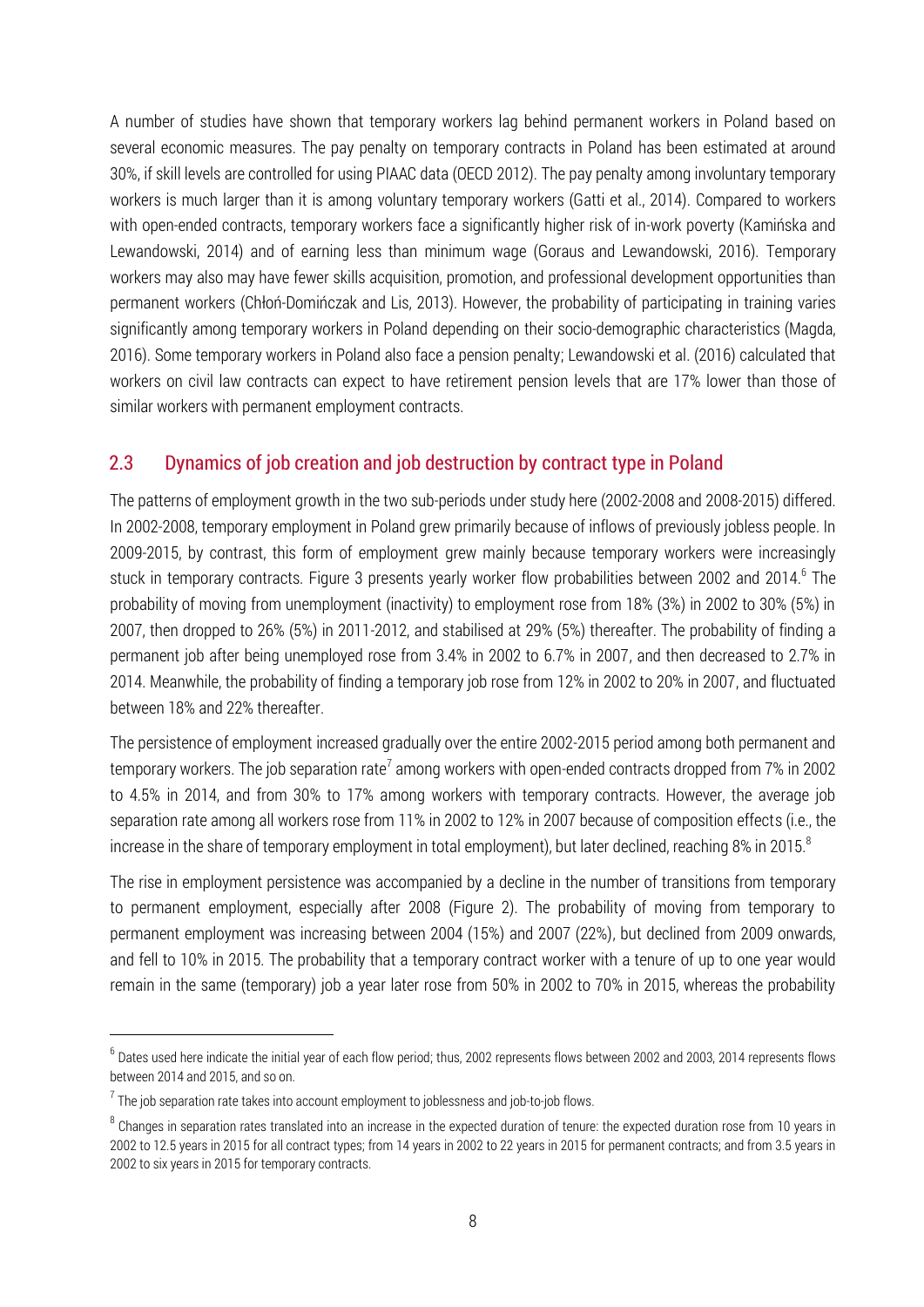that such a worker would move to a permanent job dropped from 16% in 2002 to 7% in 2015. Among temporary workers with at least one year of tenure on a temporary contract, the probability of remaining in the same temporary contract rose from 62% in 2002 to 77% in 2015, whereas the probability of moving to permanent employment declined from 14% in 2002 to 11% in 2015. At the same time, worker flows from permanent to temporary jobs increased from 1% in 2004 to 2% in 2011, and later declined to 1.4% in 2014.



Figure 2. Labour market flows in Poland, 2002-2014, people aged 15-64 (in %)

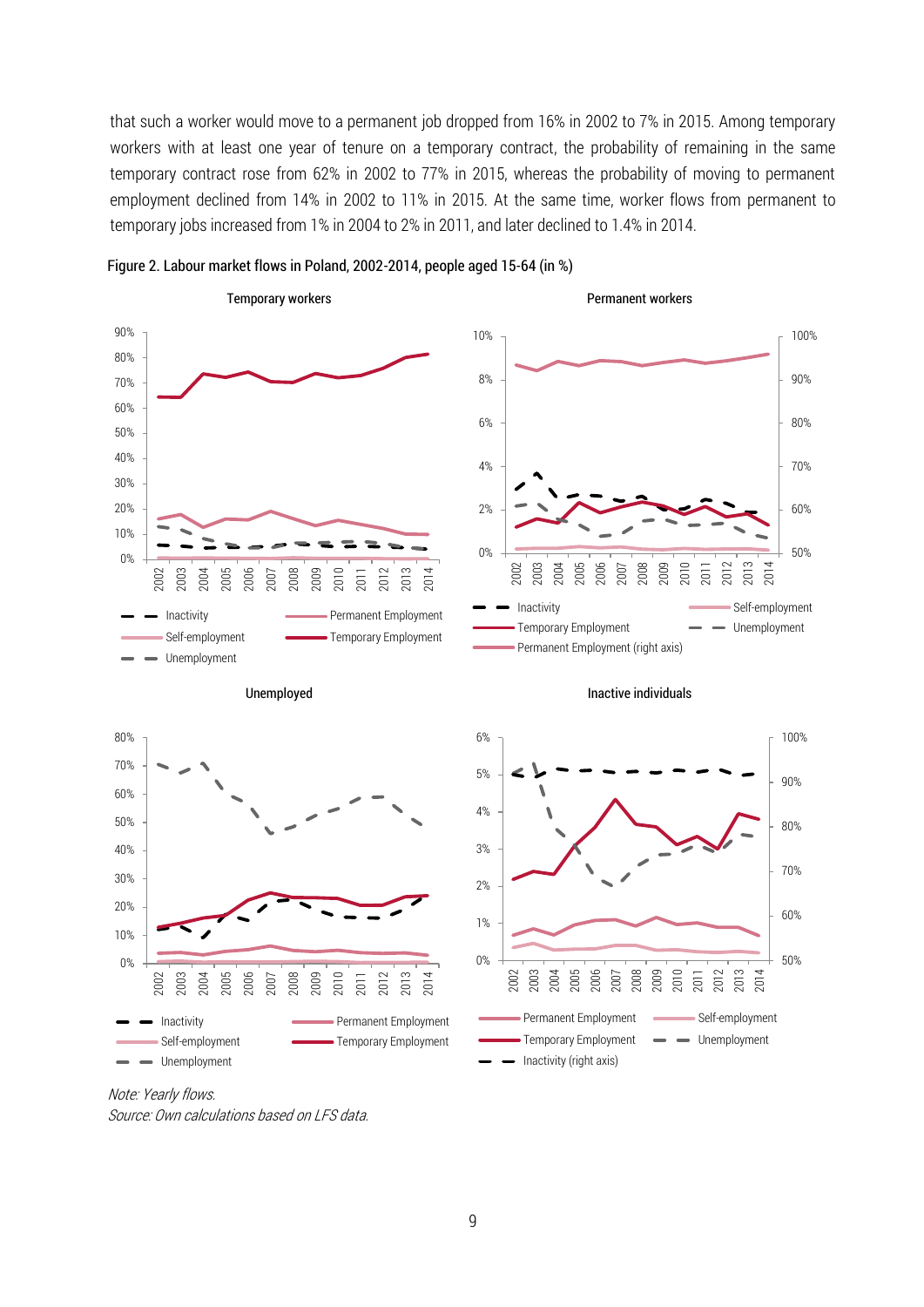The rise in the duration of temporary contracts, the increase in the average level of job destruction until 2008, and the decline in the probability of moving from temporary to permanent employment together suggest that permanent contracts were replaced by temporary contracts, at least to some extent. In order to quantify the contribution of particular transitions to the dynamics of employment, for each year between 2002-2015 we have calculated the yearly transition matrix between inactivity, unemployment, temporary employment with a tenure up to one year; temporary employment with a tenure of at least one year; permanent employment with a tenure up to one year; permanent employment with a tenure at least one year; self-employment; and family farming.

In the next step, we compute the numbers of individuals in total employment, in temporary employment, and in permanent employment in 2002-2015, assuming that selected transition probabilities would have changed as recorded, while the other probabilities would have remained at the 2002 level.

Formally, the number of individuals in a state *i* in year t ( $t > t_0$ ) is given by:

$$
x_{t+1}^i = \sum_{j \in J} x_t^j p_{t-1,t}^{j,i}
$$

where  $p_{t-1,t}^{j,i}$  is the probability of a transition from state  $j$ to  $i$  The hypothetical evolution of state  $i$ due to only observed changes in outflow probabilities from state  $k$  only is given by the formula:

$$
\widehat{x_{t+1}^1} = \sum_{j \neq k} \widehat{x_t^j} p_{t_0-1,t_1}^{j,i} + \widehat{x_t^k} p_{t-1,t}^{k,i}
$$

Where the initial values  $(x_{t_0}^i)$  are calculated for 2002. In a matrix notation, this means that only a selected row of the transition matrix is updated. The difference between such a hypothetical evolution and an evolution calculated under the assumption that the transition matrix is fixed at 2002 values quantifies the contribution of changes in particular outflow probabilities to the number of people in a particular state. For example, keeping all transition probabilities constant except for the probabilities of outflows from unemployment and inactivity allows us to assess the contribution of job creation (outflows from unemployment and inactivity) to changes in permanent, temporary, and total employment. Figure 3 presents the contribution of (i) job creation, (ii) the duration of selected types of contracts (defined as a probability of remaining in the same state), and (iii) initial transition probabilities.

The decomposition confirms that the two sub-periods (2002-2008 and 2009-2015) differed greatly in terms of job creation. In 2002-2008, job creation was the dominant factor in the growth in both permanent and temporary employment. In 2009-2015, by contrast, inflows from joblessness were stable, and the decline in the destruction of jobs (both temporary and permanent) was the main factor in employment growth.

The decomposition further suggests that the substitution of some types of contracts with other types of contracts was an important feature of the growth in temporary employment in Poland. The increasing duration of temporary contracts contributed negatively to the number of permanent jobs. Overall, out of the 2.7 million net jobs that were added between 2002 and 2015, almost one million can be attributed to the rise in outflows from unemployment and inactivity, 740,000 can be attributed to the decline in the destruction of permanent jobs, and 687,000 can be attributed to the increase in the duration of temporary contracts.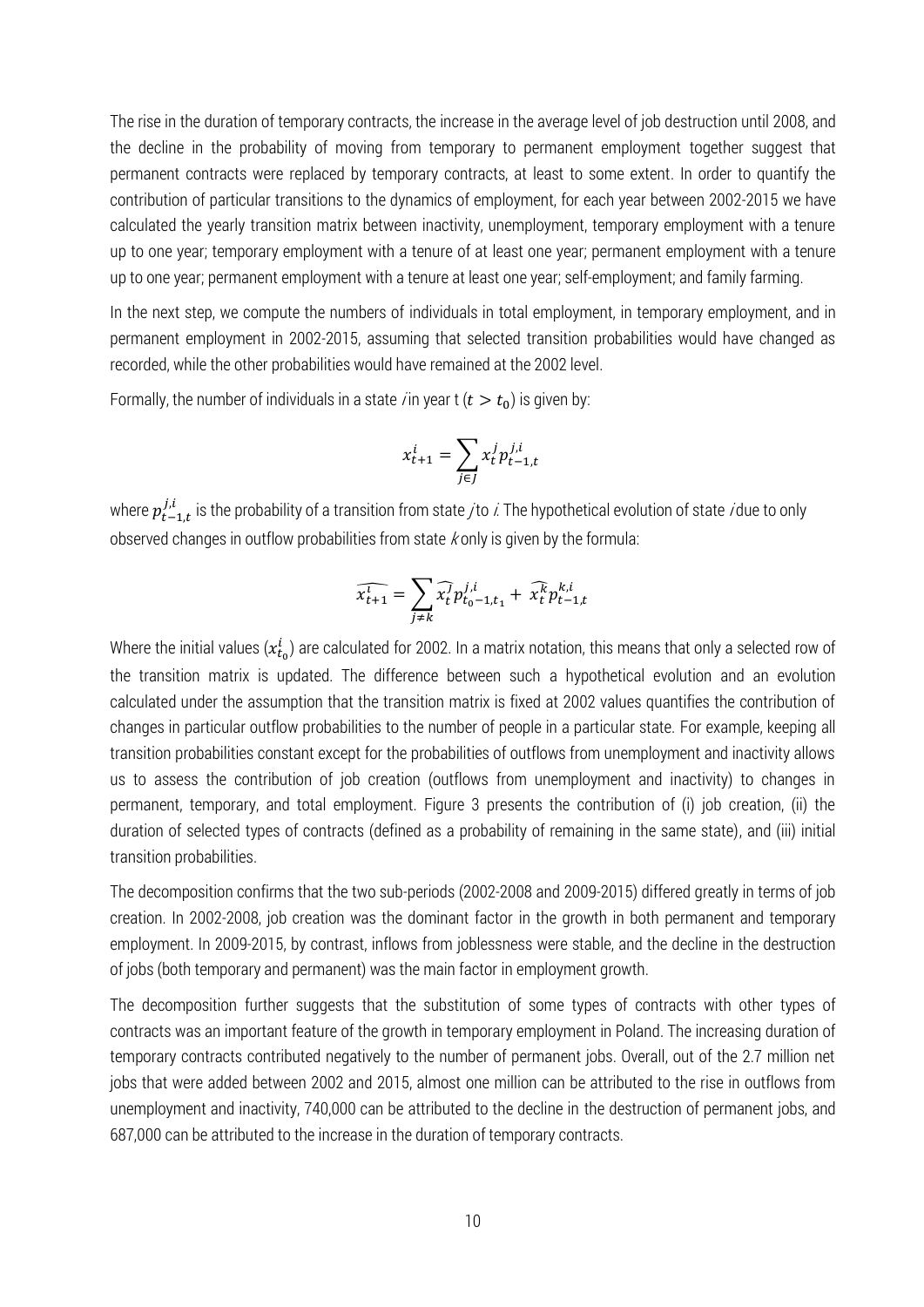

Figure 3. The contribution of changes in selected transition probabilities to the changes in total (top panel), permanent (medium panel) and temporary (bottom panel) employment in Poland

Note: The residual is calculated as a difference between the actually observed changes and the sum of all factors presented. Source: Own calculations using the LFS data.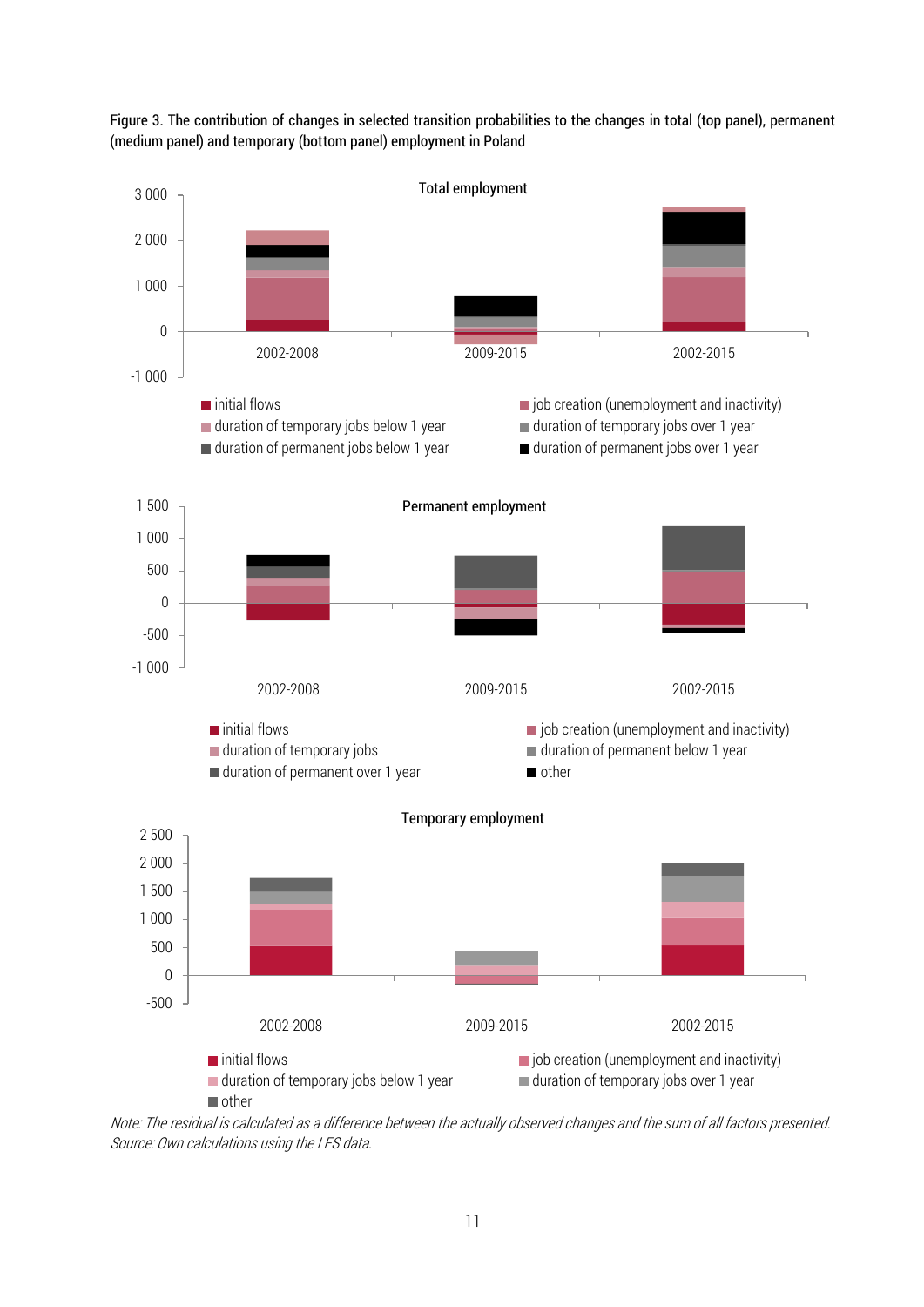## 3. Job quality among permanent and temporary workers in Poland

## 3.1 Definitions of job quality and data used

The issue of job quality has been increasingly covered by the literature, but the concept of job quality is still broad, and is not uniformly defined (Hauff and Kirchner, 2014). Recent approaches to addressing this issue have expanded the traditional view that wages define job quality. Conceptualisation and measurement frameworks of non-pecuniary job quality have, for example, been developed by the ILO, the OECD, and Eurofound.

Eurofound and the ILO use an extensive list of non-pecuniary jobs characteristics, ranging from skills and training, to working conditions, to work-life balance. The Eurofound job quality measures follow the Job Quality Index developed by Muñoz de Bustillo et al. (2011), and have been elaborated by Eurofound (2012), and Hurley et al. (2013). Five dimensions of job quality are distinguished on the basis of the European Working Conditions Survey: pay, intrinsic quality of work, employment quality, health and safety, and work-life balance. The pay dimension covers both income and wage inequality. The measure of the intrinsic quality of work includes factors such as opportunities to learn new things, the repetitiveness of tasks, the ability to choose methods of work, and levels of social support. The employment quality index is based on information on training opportunities, tenure, and the type of contract. The health and safety dimension accounts for exposure to different physical and psychosocial risks at work. Finally, the work-life balance dimension includes indicators of work duration, scheduling (work at night, in the evening, on Saturday and Sunday), flexibility, and speed; and of pressure to work to tight deadlines. In the construction of the Eurofound index, all of the variables are recoded into a metric of 0-100, with zero being the least desirable outcome, and 100 being the most desirable outcome. The scores for individual variables are (in most cases) arithmetically averaged to construct indices for each of the five dimensions indicated above. The value of the Job Quality Index is obtained by geometrically averaging the five dimensions, which results in decreasing returns for the different dimensions of job quality (Muñoz de Bustillo et al., 2011).

The OECD has proposed three measures of job quality: earnings quality, labour market security, and quality of the work environment (Cazes et al., 2015). This approach follows Kalleberg et al. (2000), who defined bad jobs as jobs without health insurance and pension benefits. Unlike Eurofound, the OECD analyses each of these dimensions separately rather than constructing a composite index (Cazes et al., 2015). Earnings quality is measured in the generalised means framework under the assumption of 'moderate inequality aversion'. For the hourly wage distribution, a weight of 65% is assigned to the bottom tercile, a weight of 25% is assigned to the second tercile, and a weight of 10% is assigned to the top tercile (Cazes et al., 2015). The labour market security measure has two components. The first component is calculated as the risk of unemployment minus the unemployment insurance measure that captures both the coverage and the replacement rates of unemployment benefits / assistance. The second component accounts for labour market insecurity due to extreme low pay (defined as an absolute value of net hourly earnings of 1 US \$, PPP). The quality of the working environment (QWE) dimension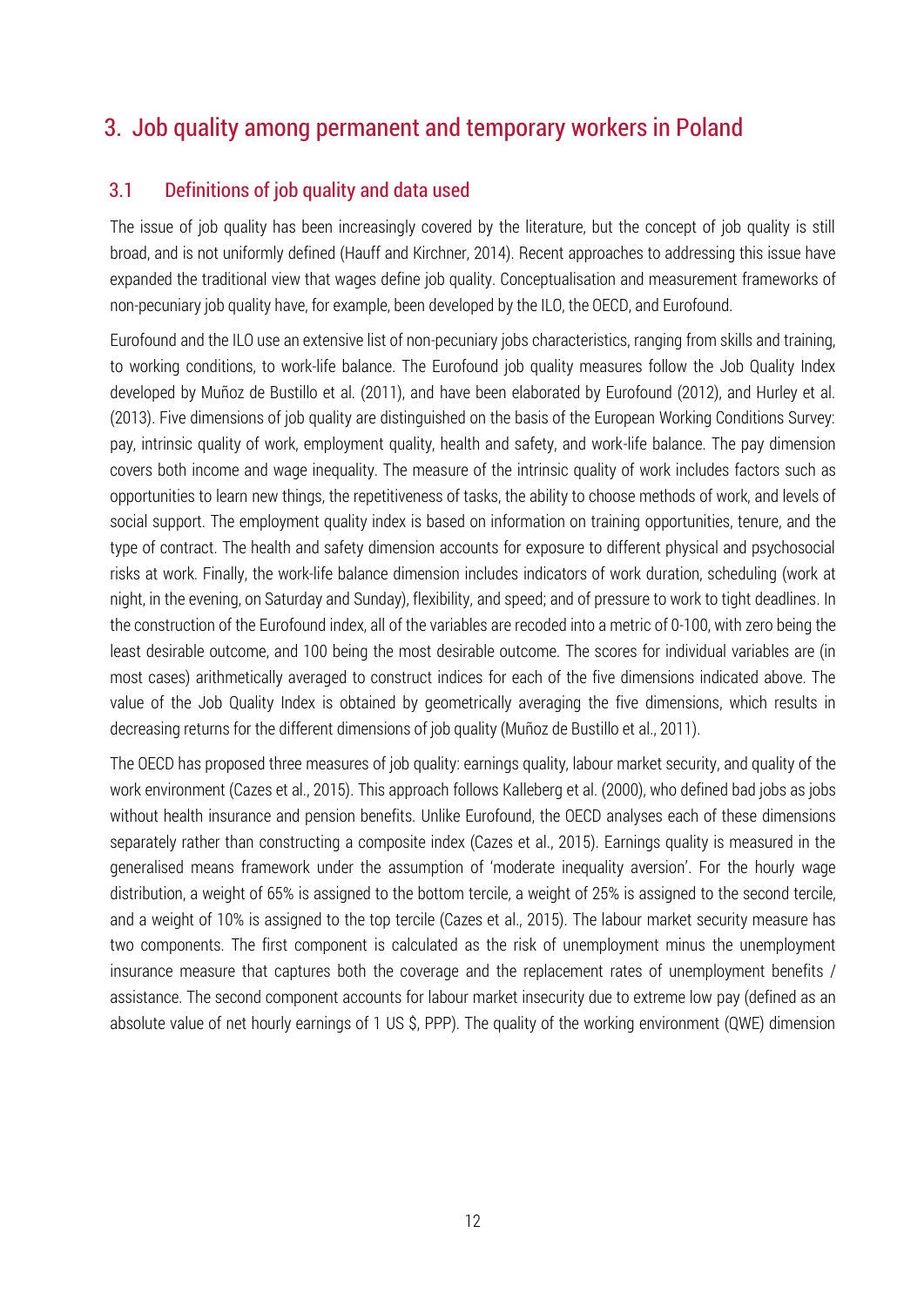has two components: job strain (the share of workers who face more job demands than the number of resources they have at their disposal<sup>9</sup>) and long (usual) working hours (more than 60 hours per week).

The measures proposed by the OECD and Eurofound are aimed at measuring job quality at the country level. Our aim is to quantify job quality among temporary and permanent workers in Poland. To this end, we have selected those job quality measures that can be adapted to subgroups of workers. Moreover, in order to analyse changes over time, we have selected measures that can be calculated using the LFS data (annual data from 2002 to 2015), and complement these measures with one measure calculated with the EWCS data (2005, 2010 and 2015).

We analyse the following dimensions of job quality (data source in brackets):

- Earnings quality (LFS) We implement the OECD measure (Cazes et al., 2015) and calculate a weighted average of individual hourly earnings. adjusted for inflation (constant 2015 PLN). We assign a weight of 65% to the bottom tercile, a weight of 25% to the second tercile, and a weight of 10% to the top tercile (we calculate terciles for permanent workers and temporary workers separately).
- Labour market security (LFS) We adapt the OECD approach, and calculate the share of workers moving to unemployment in a given year. We are not able to correct this unemployment risk measure with an unemployment benefit measure because the OECD replacement rates are not available for subgroups of workers. However, we account
- Development opportunities (LFS) We define this dimension as the share of workers who took part in training provided by their employer four weeks prior to the survey. This approach is similar to that of Muñoz de Bustillo et al. (2011), but they used information about participation in training 12 months prior to the survey. The difference in these approaches is due to differences in the survey design of the EWCS (12 months) and of the LFS (4 weeks). We do not recode the answers to 0/50/100 scores, as Muñoz de Bustillo et al. (2011) did; instead, we calculate the shares of workers participating in training.
- Job strain (EWCS) We implement the OECD measure (Cazes et al., 2015; OECD, 2014). Two job demands (time pressure at work, physical health risk factors) and two job resources (work autonomy and learning opportunities, social support at work) are calculated for each worker. The job strain measure is defined by the share of workers who face more job demands than job resources; i.e., two demands to one or no resource, or one demand to no resource.
- Incidence of long working hours (LFS) We define long working hours as usually working more than 50 hours per week. This approach is in line with the methodology of Eurofound and OECD.<sup>10</sup> Long working hours are also included in the job strain measure (EWCS for 2005, 2010 and 2015), but we calculate this indicator separately using the LFS data in order to obtain annual results for the 2002-2015 period.
- Scheduling (LFS) We follow the Eurofound approach. The questions regarding the frequency of work in the Polish LFS are consistent with those in the EWCS, and they collect information on work at night, in the evenings, on Saturdays and on Sundays. We follow Muñoz de Bustillo et al. (2011) in recoding the answers into a metric of 0-100. The answer 'never' is coded as 100 (most desirable), 'sometimes' is coded as 50, and

l

 $^9$  Cazes et al. (2015) identified two job demands (time pressure at work and physical health factors) and two job resources (workplace relationships, and work autonomy and learning opportunities). A worker experiences job strain when he or she has more job demands than job resources.

<sup>&</sup>lt;sup>10</sup> OECD uses 60 hours per week as an additional threshold, but because the incidence of usual weekly working hours above 60 is negligible in Poland, we decided not to use this threshold.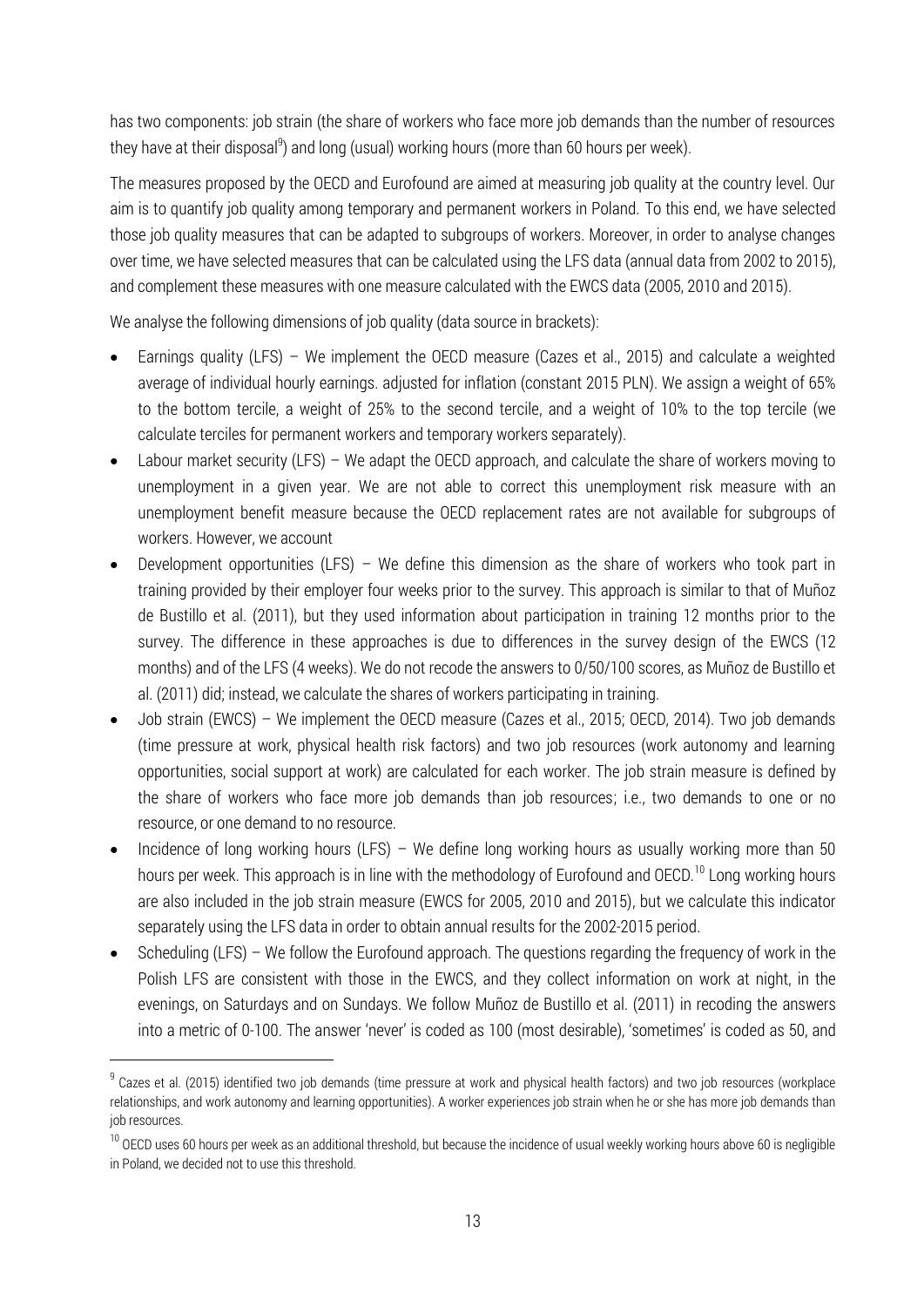'usually' is coded as zero (least desirable). The scores of each aspect of scheduling are then averaged arithmetically to obtain the scheduling measure. This measure is also a sub-dimension of the job strain measure, but we calculate this indicator separately using the LFS data in order to obtain annual results for the 2002-2015 period.

Table 3 shows how our job quality measures correspond to the measures used by Eurofound and the OECD.

| Dimension (unit)                                                                         | Corresponding dimension in the<br>Eurofound methodology (unit)                                        | Corresponding dimension in the OECD<br>methodology (unit)                               |
|------------------------------------------------------------------------------------------|-------------------------------------------------------------------------------------------------------|-----------------------------------------------------------------------------------------|
| Earnings quality<br>(PLN)                                                                | Pay<br>(scale 0-100)                                                                                  | Earnings quality<br>(US dollar PPP)                                                     |
| Labour market security<br>(%)                                                            |                                                                                                       | Labour market security                                                                  |
| Development opportunities<br>(% of total)                                                | Development opportunities -<br>sub-index of employment quality<br>(scale 0-100)                       | Work autonomy and learning<br>opportunities - sub-index of job strain<br>(% of total)   |
| Job strain<br>(% of total)                                                               | Intrinsic quality of work; workplace<br>risks; working time and work-life<br>balance<br>(scale 0-100) | Job strain<br>(% of total)                                                              |
| Incidence of long working hours<br>(usually more than 50 hours per week)<br>(% of total) | Duration $-$ sub-index of working time<br>and work-life balance<br>(scale 0-100)                      | Work autonomy and learning<br>opportunities $-$ sub-index of job strain<br>(% of total) |
| Scheduling<br>(scale 0-100)                                                              | Scheduling - sub-index of working time<br>and work-life balance<br>(scale 0-100)                      |                                                                                         |

#### Table 3. The dimensions of job quality

l

Source: Own elaboration based on Eurofound (Muñoz de Bustillo et al., 2011) OECD (Cazes et al., 2015) and LFS data.

Unlike the EWCS, the Polish LFS lacks questions on autonomy, social support, physical risks, and work intensity. Thus, we are unable to calculate scores for the intrinsic quality of work and the workplace risks dimensions from the Eurofound methodology. Moreover, we do not use the OECD Labour Market Insecurity Due to Extreme Low-Pay component because the \$1 earnings threshold is not relevant for Poland.<sup>11</sup>

<sup>&</sup>lt;sup>11</sup> An additional component that is relevant for Poland could account for future old-age pension entitlements. Since Poland has a defined contribution pension system, lower or unpaid contributions could lead to lower pensions in the future. However, the L:FS data do not allow calculating the pension contributions of workers.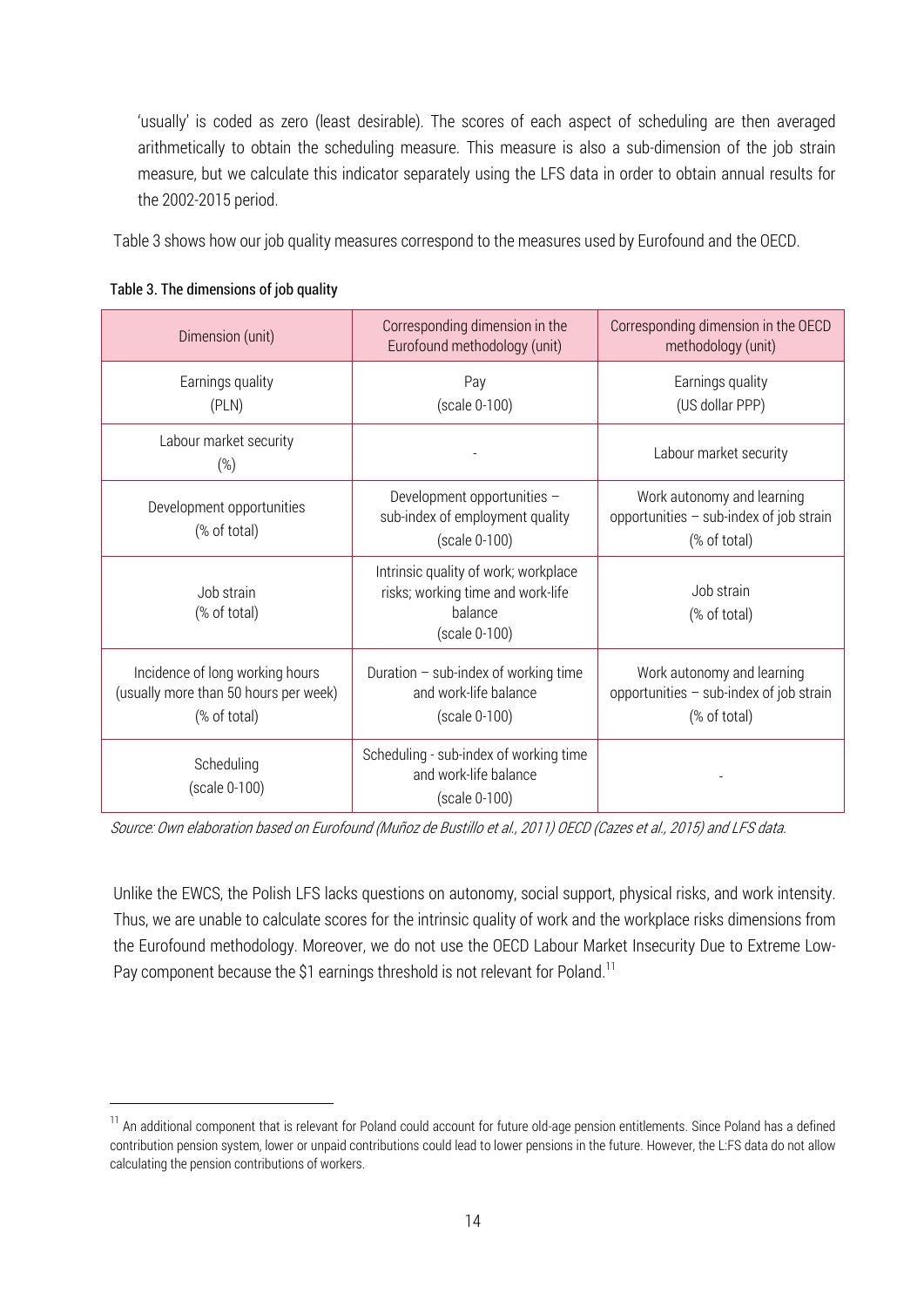#### 3.2 Job quality gap between temporary and permanent workers in Poland

Between 2002 and 2015, job quality among temporary workers was systematically lower than among permanent workers in Poland. Differences in job quality between these two groups of workers were found for all the dimensions of job quality that we analysed and presented in Figure 4.

Earnings quality, job security, and scheduling quality were the three most important dimensions of the job quality gap. The quality of (hourly) earnings was 23% to 28% lower among temporary workers than among permanent workers. Job security was also noticeably lower among temporary workers than among permanent workers over the entire period studied. The shares of temporary workers who transitioned to unemployment were 4.5-6 times higher than the corresponding shares of permanent workers (yearly flows).

The quality of work scheduling was the third main dimension of difference between temporary and permanent workers. Although the average gap over the 2002-2015 period was modest, the quality of job scheduling was the only dimension for which an initial reduction in the size of the gap (between 2004 and 2008) was completely reversed, and had reached its widest point in 2015. Moreover, the gap in the dimension of job strain, which is a broader measure that accounts for work scheduling (and is calculated with EWCS data instead of LFS data), was also widest in 2015. Meanwhile, the incidence of long hours was higher among temporary workers than among permanent workers (by 1.5 pp, on average).

Having access to development opportunities was the least important dimension of the job quality gap. As the share of workers who had taken part in training organised by their employer four weeks prior to the interview was very low for both groups of workers (between 1% and 2.5%), the differences between the permanent and the temporary workers were also tiny. In Poland, life-long learning is under-developed (Sondergaard et al., 2012). Thus, while this dimension can contribute to overall job quality, we do not consider it to be relevant to the differences between temporary and permanent workers.

Among temporary workers, most of the dimensions of job quality improved between 2002 and 2015, except for development opportunities and job strain. Among both groups of workers, earnings quality and job security improved substantially between 2002 and 2015, which may be related to the overall improvement in labour market conditions. While the differences in earnings quality and job security between the two groups declined, they still remained substantial. The earnings quality measure for temporary workers lagged behind the earnings quality measure for permanent workers by seven years. The lowest job insecurity measure recorded among temporary workers (4.1% flows to unemployment in 2014) was nearly twice as high as the highest job insecurity measure recorded among permanent workers (2.3% flows to unemployment in 2003).

The quality of working time also improved over time. The incidence of long hours declined for both groups, from around 7% in 2002 to less than 4% in 2015 among temporary workers, and from around 5% in 2002 to 2.5% in 2015 among permanent workers. Thus, the gap between these two groups was halved. The quality of scheduling also improved for both groups, but virtually all of the progress made occurred between 2002 and 2010. Moreover, unlike the incidence of long working hours, the gap between temporary and permanent workers in the quality of scheduling widened noticeably.

Job strain was the only dimension for which the trends among permanent and temporary workers were diverging, especially between 2010 and 2015. Temporary workers were increasingly affected by job strain, while the opposite trend could be observed among permanent workers.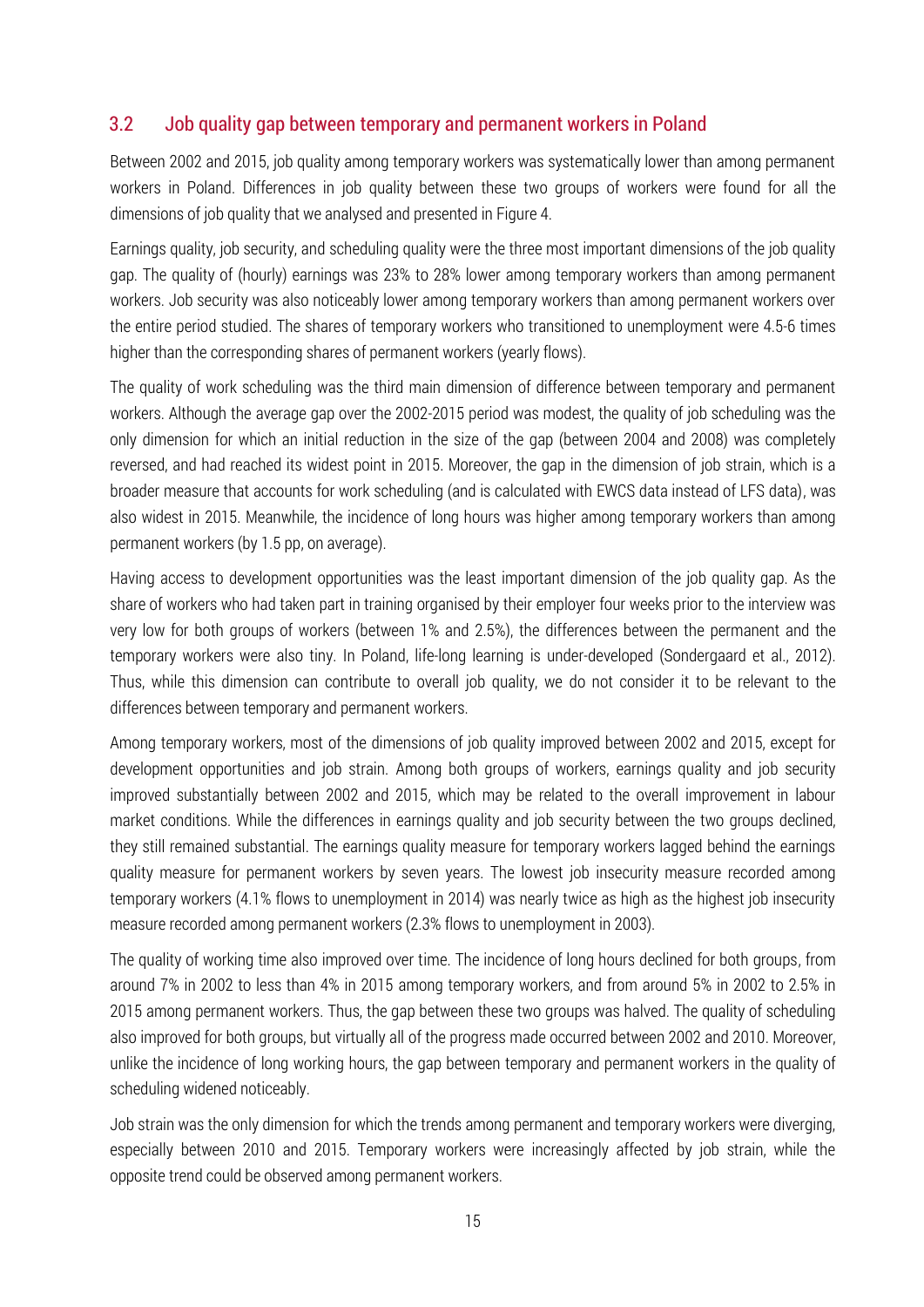

Figure 4. Job quality among permanent and temporary workers in Poland, 2002-2015

Note: Difference in earnings quality is expressed as a share of earnings quality indicator among permanent workers. Source: Own calculations based on LFS and EWCS (job strain) data.

 $\overline{0}$ 

1

2

3

4

2014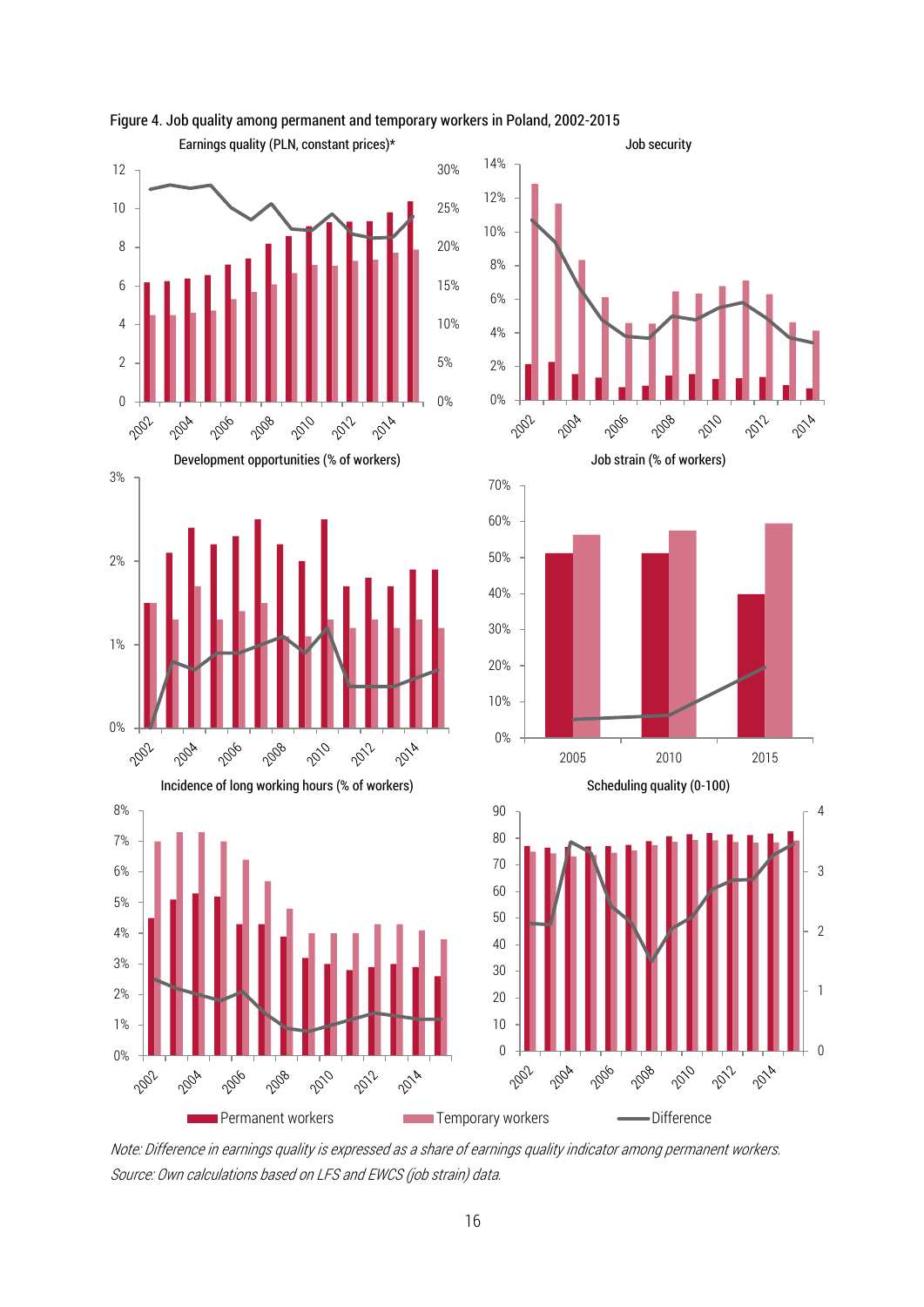The improvement in job quality was temporarily halted during the Great Recession, but it continued in the period that followed (Figure 4). This trend was particularly visible for earnings quality (improvement stalled in 2010- 2014), job security (declined between 2007 and 2011, especially among temporary workers who bore the brunt of the increase in job separations), and the quality of working time (the incidence of long hours flattened among permanent workers, but increased among temporary workers between 2009 and 2013). For scheduling quality, a post-slowdown rebound was barely visible; after 2010, there were no more gains in scheduling quality for temporary workers, and the gap between temporary and permanent workers widened.

While overall job quality improved across all dimensions between 2002 and 2015, the rising incidence of temporary employment hindered this otherwise positive trend. The shift-share decomposition of job quality changes shows that the within-group effect (the change that would happen if the structure of employment remained at the 2002 level, but job quality among permanent and temporary workers changed as reported) was the main driver of the increase in job quality. However, at least 90% of this within-group effect in every measure except job security can be attributed to increasing job quality among permanent workers. For job security, the number in question is 70%. The contribution of the rising share of temporary employment (the between-group effect) to the changes in job quality was most pronounced in the case of job security – it nearly cancelled out the within-group progress (Table 4) – and the incidence of long working hours.

| Type of effect | Earnings<br>quality | Job security<br>(in pp.) $*$ | Development<br>opportunities<br>(in pp.) | Job strain<br>(in pp.) $*$ | Incidence of<br>long working<br>hours (in pp.) | Scheduling<br>quality |  |
|----------------|---------------------|------------------------------|------------------------------------------|----------------------------|------------------------------------------------|-----------------------|--|
| Within-group   | 4.1                 | 1.9                          | 0.4                                      | $-8.2$                     | $-2.1$                                         | 5.3                   |  |
| Between-group  | $-0.3$              | $-1.6$                       | 0.0                                      | 0.1                        | 0.4                                            | $-0.3$                |  |
| Interaction    | $-0.1$              | 1.1                          | $-0.1$                                   | 0.5                        | $-0.2$                                         | $-0.2$                |  |
| Total change   | 3.8                 | 1.6                          | 0.3                                      | $-7.6$                     | $-1.9$                                         | 4.8                   |  |

Table 4. Shift-share decomposition of job quality changes in Poland between 2002 and 2015

Note: 2002-2014 in the case of job security. 2005-2015 in the case of job strain. Source: Own calculations based on LFS and EWCS data.

Job quality was found to be lower among temporary workers than among permanent workers, even if the impact of other personal and workplace characteristics was controlled for. Table 5 presents the effects of temporary contracts on hourly earnings (estimated in the Mincerian wage regression) and the odds ratios for temporary contract dummies estimated in the logit regressions on the incidence of low job quality in particular dimensions.<sup>12</sup> In all regressions, we controlled for a range of personal and workplace characteristics: gender, age, education (five levels), occupation (nine one-digit ISCO groups), sector (16 NACE sectors), firm size, firm ownership (private vs. state), and NUTS2 region. To save space, we do not present all of the estimated parameters.<sup>13</sup>

 $\overline{a}$ 

<sup>&</sup>lt;sup>12</sup> We assume that scheduling quality is low if the value of the scheduling measure for an individual is up to 50. On average between 2002 and 2015, 19.6% of all workers were identified as being subject to low scheduling quality.

<sup>&</sup>lt;sup>13</sup> All estimation results are available upon request.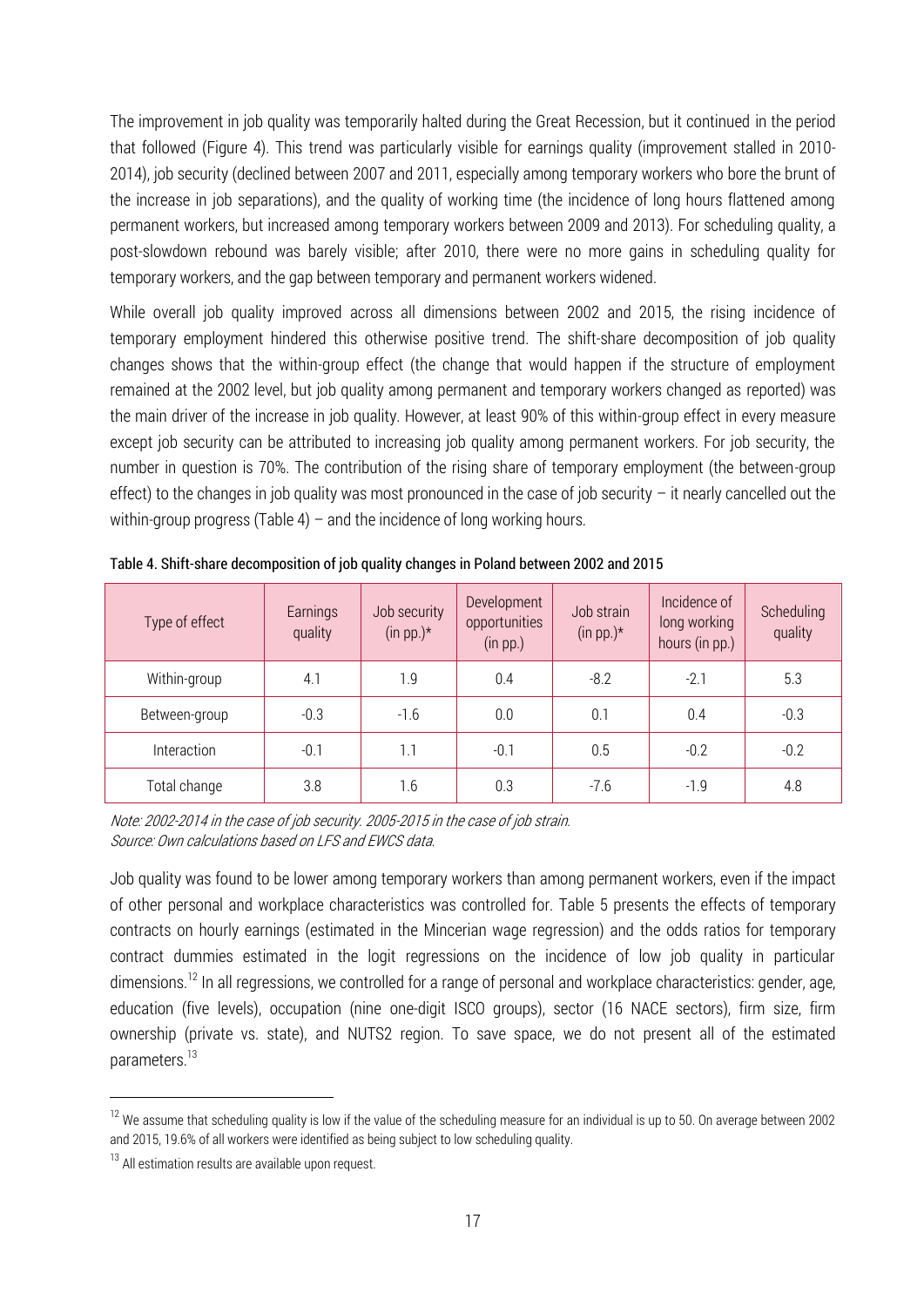| Dimension                                | 2002       | 2003       | 2004       | 2005       | 2006       | 2007       | 2008       | 2009       | 2010       | 2011       | 2012       | 2013       | 2014       | 2015       |
|------------------------------------------|------------|------------|------------|------------|------------|------------|------------|------------|------------|------------|------------|------------|------------|------------|
| Hourly<br>earnings*                      | $-0.18***$ | $-0.18***$ | $-0.15***$ | $-0.15***$ | $-0.16***$ | $-0.15***$ | $-0.16***$ | $-0.16***$ | $-0.15***$ | $-0.16***$ | $-0.15***$ | $-0.15***$ | $-0.13***$ | $-0.14***$ |
| Job loss                                 | $4.27***$  | $3.38***$  | $3.40***$  | $3.31***$  | $4.16***$  | $3.85***$  | $3.10***$  | $2.98***$  | $3.84***$  | $3.98***$  | $3.07***$  | $3.60***$  | $4.26***$  | na         |
| Training                                 | $1.57***$  | 0.96       | $1.28**$   | 1.02       | 1.06       | 1.01       | 0.90       | 1.00       | 0.94       | $1.24**$   | $1.27***$  | $1.27***$  | $1.17***$  | 0.97       |
| Job strain                               | na         | na         | na         | 1.03       | na         | na         | na         | na         | 1.07       | na         | na         | na         | na         | $2.26***$  |
| Incidence<br>of long<br>working<br>hours | $1.19**$   | $1.12*$    | 1.11       | 1.03       | $1.13**$   | 1.09       | 1.08       | $1.13**$   | $1.12**$   | $1.18***$  | $1.23***$  | $1.24***$  | $1.16*$    | $1.20***$  |
| Low<br>scheduling<br>quality             | 1.02       | 1.00       | 1.08       | 1.04       | 1.01       | 1.02       | 1.04       | $1.09**$   | $1.09***$  | $1.06*$    | $1.08***$  | $1.12***$  | $1.14***$  | $1.09*$    |

Table 5. The effects of temporary contracts on wages (parameter estimated in the Mincerian wage regression) and the incidence of low job quality (odds ratios from the logit regressions for particular dimensions)

Note: \*Parameter estimates from the Mincerian wage regression. Odds ratios are estimated in logit models for other measures. Year-specific regressions on the sample of dependent workers. Scheduling quality is defined as low if the value of the scheduling measure for an individual is up to 50. Explanatory variables include the following: gender, age, education (five levels), occupation (nine 1-digit ISCO groups), sector (16 NACE sectors), firm size, firm ownership (private vs. state controlled), NUTS2 region. Standard errors clustered at the NUTS2 level.

Source: Own estimations on LFS and EWCS data.

We found that workers with temporary contracts had significantly lower (hourly) earnings and significantly higher risks of job loss than similar workers with permanent contracts over the entire period studied. Especially after 2009, temporary workers also faced significantly higher risks of working long hours, and had significantly lower levels of job scheduling quality. For job strain, we found no significant effects of temporary contracts in 2005 and 2010, but a strong and positive effect in 2015 (EWCS data); which confirms that job strain risk diverged between temporary and permanent workers. Surprisingly, temporary workers had higher probabilities of participating in training than permanent workers with comparable characteristics in six out of 14 years studied. This finding may be related to the lower levels of experience among temporary workers. However, since only very small shares of both groups of workers had participated in training, we think that this particular result does not affect our overall conclusion that job quality was lower among temporary workers.

#### 3.3 Job security vs. other dimensions of job quality

The OECD measure of job security adjusts the risks of job loss according to the replacement rates of unemployment benefits. We were not able to apply this approach directly because the replacement rates of unemployment benefits are not available for subgroups of workers. However, here we present the results of our analysis of the extent to which temporary and permanent workers who moved to unemployment were covered by unemployment benefits, and of the interactions between job security and other dimensions of job quality.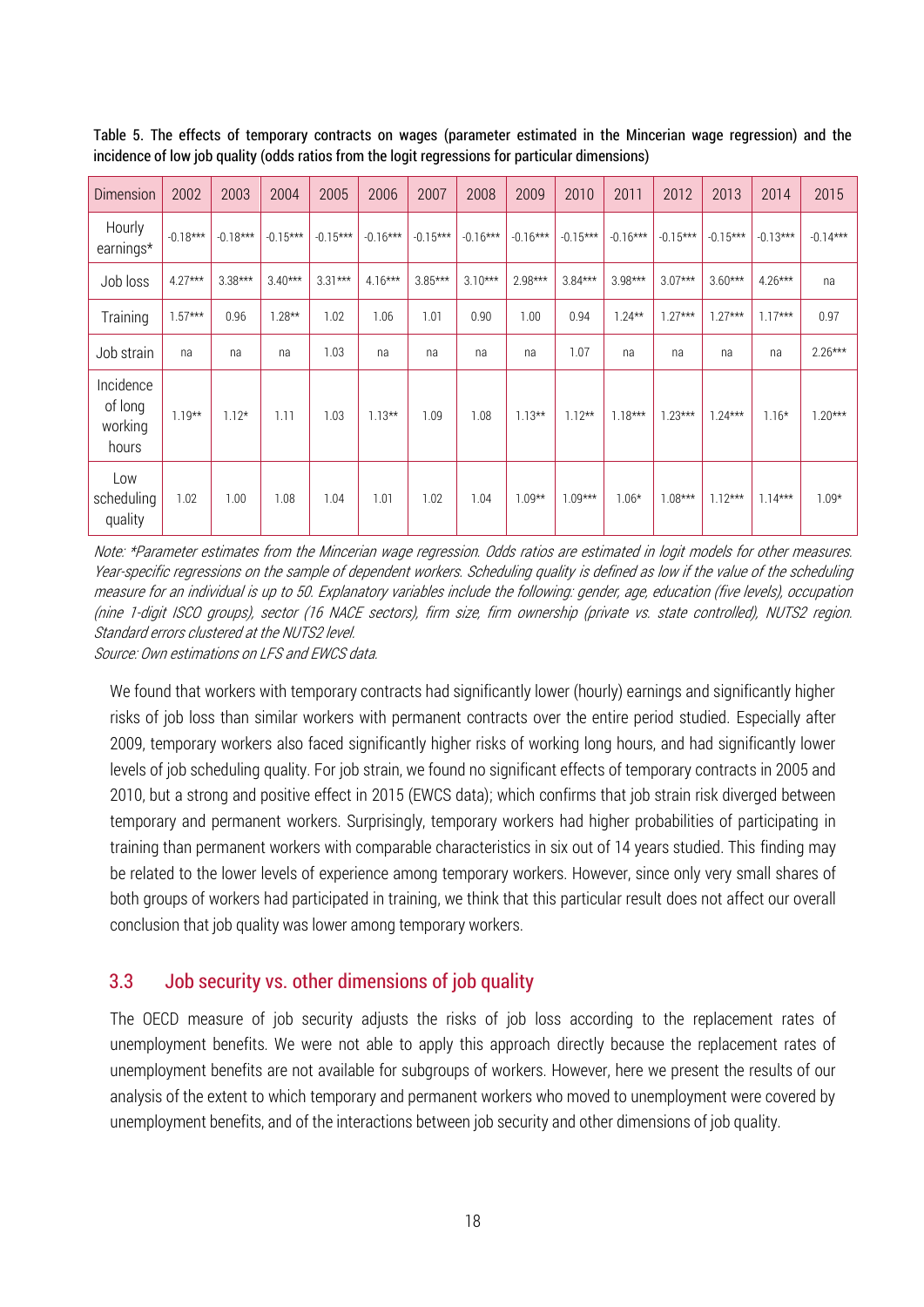The gap in job security between temporary and permanent workers becomes even larger if unemployment benefit coverage is taken into account.<sup>14</sup> Between 2002 and 2014, nearly two-thirds of workers with permanent contracts who moved to unemployment (yearly flows) were claiming unemployment benefits. Among workers with temporary contracts, benefits were claimed by slightly more than one-third of individuals who moved to unemployment. As the overall flows to unemployment were much larger among temporary workers than among permanent workers, the share of unemployed individuals who lacked unemployment benefits within one year of becoming unemployed was almost nine times greater among temporary workers than among permanent workers (on average in 2002-2014, Figure 5).





l

Workers with low job quality, particularly in terms of work scheduling and training, also tended to have low job security. In order to analyse the interplay between these dimensions of job quality, we estimated multinomial logit models on yearly labour market flows of temporary workers to permanent employment or unemployment, and on yearly transitions of permanent workers to temporary employment or unemployment. In both sets of models, workers who remained in the same type of job constituted the reference groups. We controlled for the same personal and workplace characteristics as in the regressions presented in Table 5, and additionally included three dummy variables on job quality: participation in training (high job quality), long working hours, and low scheduling quality (scheduling measure below 50). Table 6 presents the odds ratios for these three dummies.

We found that temporary workers who participated in training were more likely to move to permanent jobs, especially after 2010; while permanent workers who participated in training were less likely to become unemployed. Temporary workers with low scheduling quality were less likely to move out of temporary jobs, both to permanent jobs and to unemployment; this result confirms our earlier finding that the relationship between

Source: Own calculations based on LFS data.

<sup>&</sup>lt;sup>14</sup> To qualify for unemployment benefits in Poland, an individual has to have been employed for at least one year in the 18 months before losing a job, have earned at least the minimum wage during this period, and have registered with the public employment services. In principle, benefits are paid for six months, although members of certain groups may be eligible receive benefits for 12 months, such as unemployed individuals living in districts (NUTS4) with an unemployment rate that is 150% higher than the country's overall unemployment rate, and individuals aged 50+ who have worked a minimum of 20 years.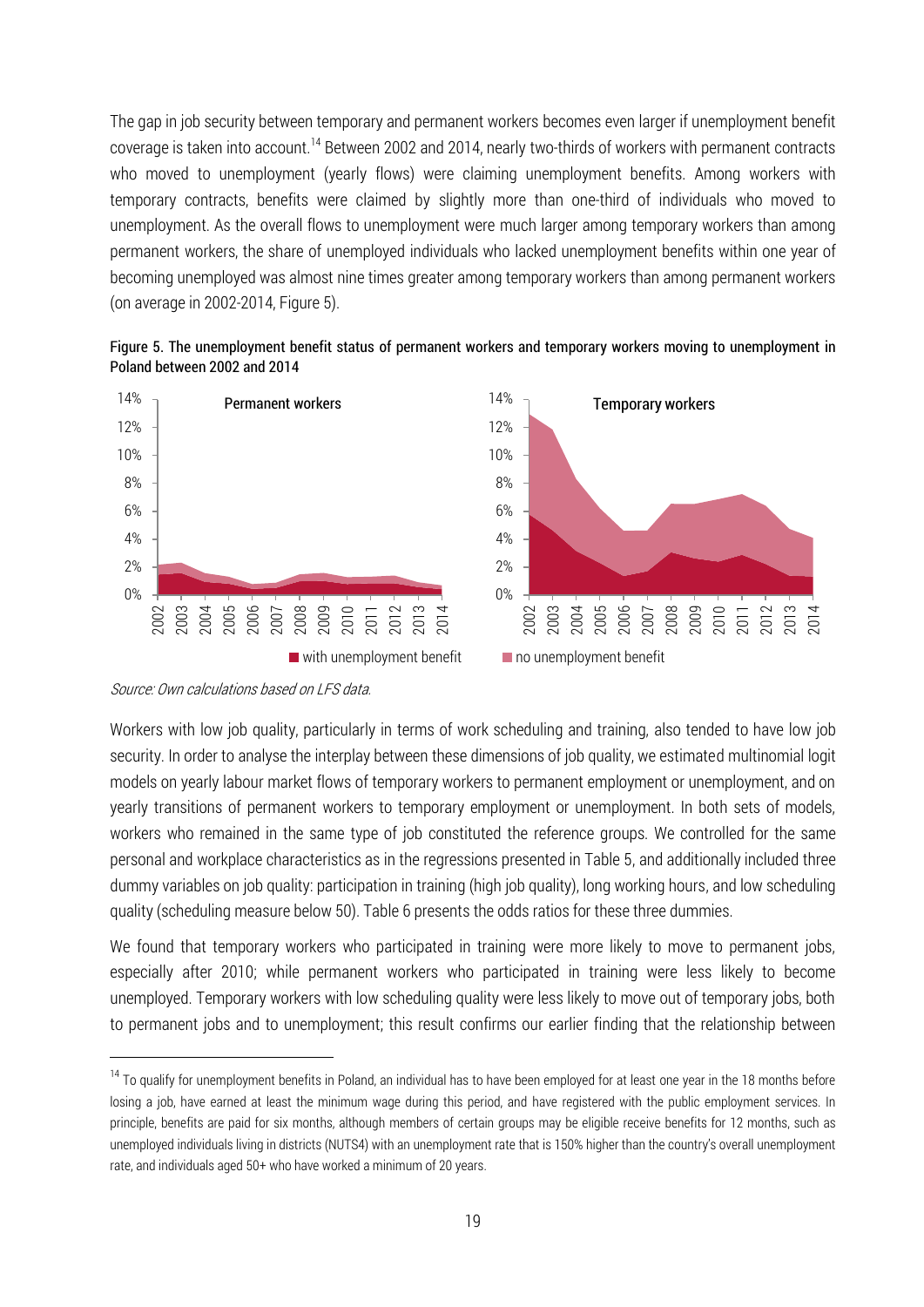temporary employment and low scheduling quality has built up over time. Among permanent workers, there was no significant correlation between low scheduling quality and labour market flows. Long working hours were not significantly related to labour market transitions in either group of workers.

| Dimension of job<br>quality   | 2002     | 2003      | 2004      | 2005     | 2006     | 2007                  | 2008                          | 2009     | 2010      | 2011      | 2012      | 2013      | 2014    |
|-------------------------------|----------|-----------|-----------|----------|----------|-----------------------|-------------------------------|----------|-----------|-----------|-----------|-----------|---------|
| Temporary workers             |          |           |           |          |          |                       |                               |          |           |           |           |           |         |
| Flows to permanent employment |          |           |           |          |          |                       |                               |          |           |           |           |           |         |
| Training                      | 0.84     | 1.12      | $1.68*$   | 1.43     | 0.61     | 0.95                  | 1.27                          | 1.14     | $1.33**$  | $1.96***$ | $1.41***$ | $1.88***$ | 0.83    |
| Long working<br>hours         | 1.35     | 1.00      | 1.19      | 1.08     | 1.01     | 0.94                  | 1.21                          | 0.92     | $0.72*$   | 1.16      | 1.14      | 0.87      | 0.84    |
| Low scheduling<br>quality     | 0.91     | $0.72***$ | 1.02      | 0.96     | 0.85     | 0.99                  | $0.71***$                     | $0.75**$ | 1.07      | 0.93      | $0.87*$   | $0.73***$ | $0.80*$ |
|                               |          |           |           |          |          | Flows to unemployment |                               |          |           |           |           |           |         |
| Training                      | 0.45     | 1.27      | 0.90      | 1.69     | 0.80     | 0.62                  | 0.63                          | 0.86     | $0.60**$  | 1.20      | 0.61      | 0.77      | 1.37    |
| Long working<br>hours         | $1.43*$  | 1.18      | 1.10      | 1.11     | 0.84     | 0.93                  | 0.99                          | 0.84     | 0.76      | 1.03      | 1.16      | 0.93      | 1.04    |
| Low scheduling<br>quality     | 0.93     | $0.77**$  | $0.81**$  | $0.81**$ | $0.71**$ | 0.90                  | 0.82                          | 0.81     | $0.76***$ | 0.99      | $0.63***$ | $0.76**$  | 0.85    |
|                               |          |           |           |          |          | Permanent workers     |                               |          |           |           |           |           |         |
|                               |          |           |           |          |          |                       | Flows to temporary employment |          |           |           |           |           |         |
| Training                      | 0.26     | $0.17**$  | 0.52      | 0.64     | 1.17     | 0.95                  | $1.74*$                       | 1.15     | 0.70      | 0.75      | 0.96      | 0.72      | 1.21    |
| Long working<br>hours         | $1.84**$ | 1.11      | 0.94      | 1.27     | 1.53     | 1.23                  | 0.83                          | 1.39     | 1.28      | $1.59**$  | 1.09      | 0.83      | 0.69    |
| Low scheduling<br>quality     | 1.18     | 1.29      | 1.32      | 0.73     | 0.90     | 0.98                  | 0.86                          | 0.90     | 0.91      | 0.99      | 1.00      | 1.17      | 1.19    |
|                               |          |           |           |          |          | Flows to unemployment |                               |          |           |           |           |           |         |
| Training                      | 0.91     | 0.42      | $0.18***$ | 1.01     | 0.72     | $0.47*$               | $0.45*$                       | $0.54*$  | 1.01      | 0.77      | $0.68*$   | $0.53**$  | 1.06    |
| Long working<br>hours         | $1.39**$ | 1.21      | 1.26      | 0.95     | 1.23     | 1.01                  | 0.73                          | 1.36     | 1.01      | 0.96      | 0.96      | 0.98      | 1.24    |
| Low scheduling<br>quality     | $0.81*$  | 1.12      | 1.01      | 0.97     | 1.09     | 0.94                  | $0.80*$                       | 0.81     | 0.84      | 1.09      | 1.02      | 1.01      | 0.79    |

Table 6. The relationship between selected job quality measures and labour market flows of temporary and permanent workers (odds ratios from multinomial logit regressions)

Note: Odds ratios estimated in year-specific multinomial logit regressions – reference group includes workers remaining in the same state. Yearly flows. Participation in training four weeks prior to the survey. Long working hours are defined as 50 or more per week (usually). Scheduling quality is defined as low if the value of the scheduling measure for an individual is up to 50. Other explanatory variables include: gender, age, education (five levels), occupation (nine 1-digit ISCO groups), sector (16 NACE sectors), firm size, firm ownership (private vs. state controlled), NUTS2 region. Standard errors clustered at the NUTS2 level.

Source: Own estimations on LFS data.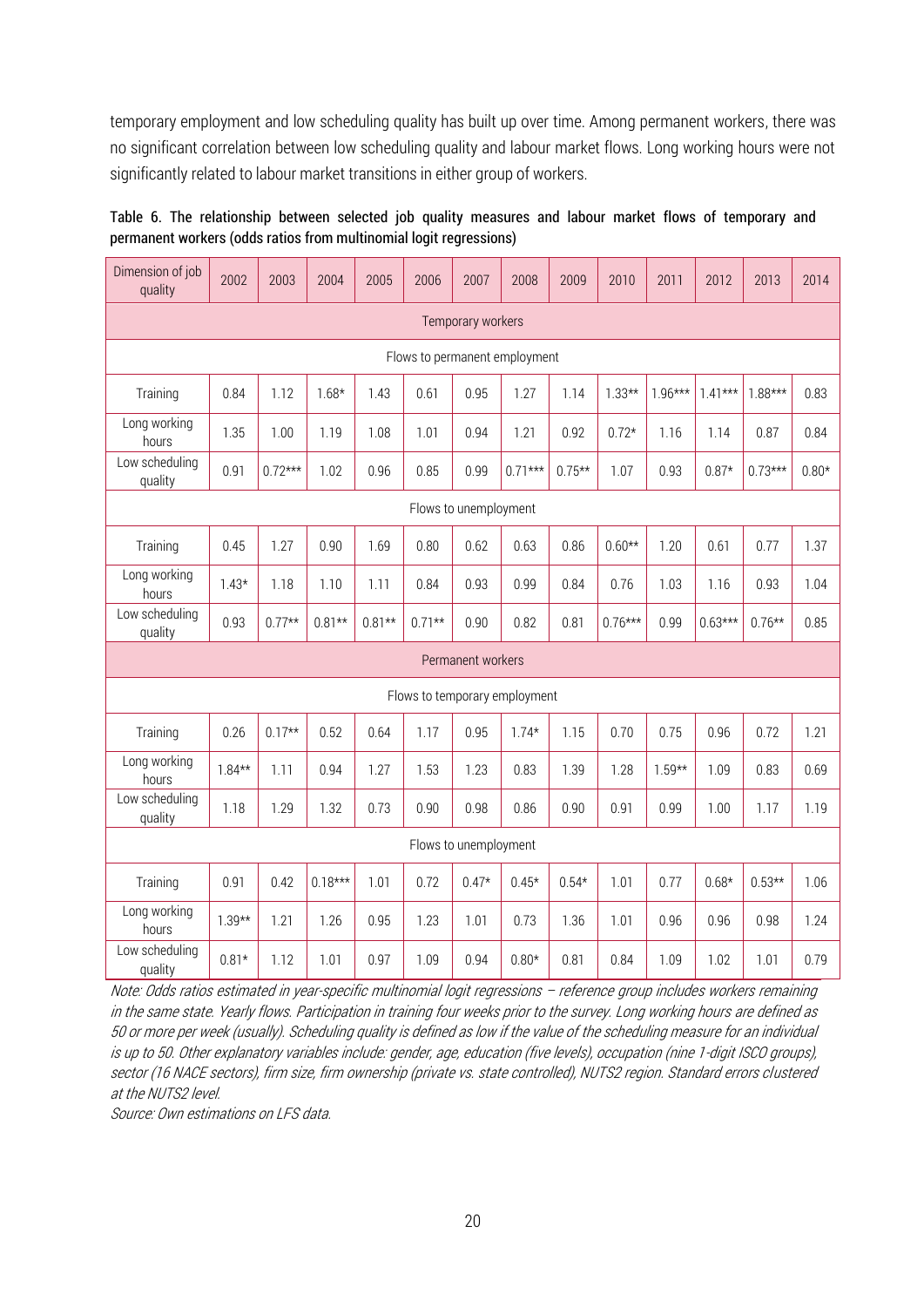## 4. Possible employment effects of temporary contracts boom in Poland

In this section, we calculate the possible range of employment creation that could have been a consequence of the lower labour costs that were made possible by the spread of temporary contracts in Poland between 2002 and 2015. We are not arguing that this employment creation was at any particular level; rather, we are only claiming that it was likely within a certain range, and calculate the lower and upper bounds of this range. The lower bound equals zero because we cannot rule out the possibility that firms using temporary contracts employed the same number of workers that they would have employed if they had used only permanent contracts. In such a case, no additional jobs were created.

To calculate the upper bound, we used a stylised labour demand model, which is presented in subsections 4.1- 4.2. We assume that the firms that employed workers on temporary contracts had the same total wage bill as if they had employed workers only permanent contracts only. Because temporary contracts allow for lower labour costs per worker, firms can employ more workers with the same total wage bill. We account for three sources of cost differences between temporary and permanent contracts: (i) a wage penalty associated with temporary contracts (due to, for instance, the lower bargaining power of workers), (ii) a lower tax wedge due to lower social security contribution levels for temporary contracts, and (iii) lower firing costs related to the use of temporary contracts. Our stylised model does not account for general equilibrium and open economy effects, such as an increase in international competitiveness due to lower wages.

#### 4.1 The stylised labour demand model

We assume that the dynamics of employment can be decomposed into two components: the first component is related to changes in the propensity to use temporary contracts (which affect the incidence of temporary contracts at the expense of the incidence of permanent contracts), while the second component is related to changes in the aggregate demand (which affect the incidence of both permanent and temporary contracts in the same manner). This allows us to calculate the counterfactual employment scenario under the assumption that the propensity to use temporary contracts did not change between 2002 and 2005, and employment changes were driven only by aggregate demand. The difference between the observed employment and the counterfactual scenario is the upper bound of possible range of employment effects of temporary contract boom in Poland.

Temporary employment (T) and permanent employment (M) are functions of propensity to use temporary contracts  $(\lambda)$  and the aggregate demand  $(AD)$ :

$$
T = f_T (\lambda, AD)
$$
  

$$
M = f_M (\lambda, AD)
$$

Under mild regularity conditions, the dynamics of employment can be decomposed into:

$$
\frac{dT}{dt} = \frac{\frac{a_T}{\partial T}}{\frac{\partial AD}{\partial AD}} \frac{\frac{x}{\partial AD}}{dt} + \frac{\frac{y_T}{\partial T}}{\frac{\partial A}{\partial A}} \frac{d\lambda}{dt}
$$

$$
\frac{dM}{dt} = \frac{\frac{a_M}{\partial M}}{\frac{\partial AD}{\partial AD}} \frac{\frac{x}{\partial AD}}{dt} + \frac{\frac{y_M}{\partial M}}{\frac{\partial A}{\partial A}} \frac{d\lambda}{dt}
$$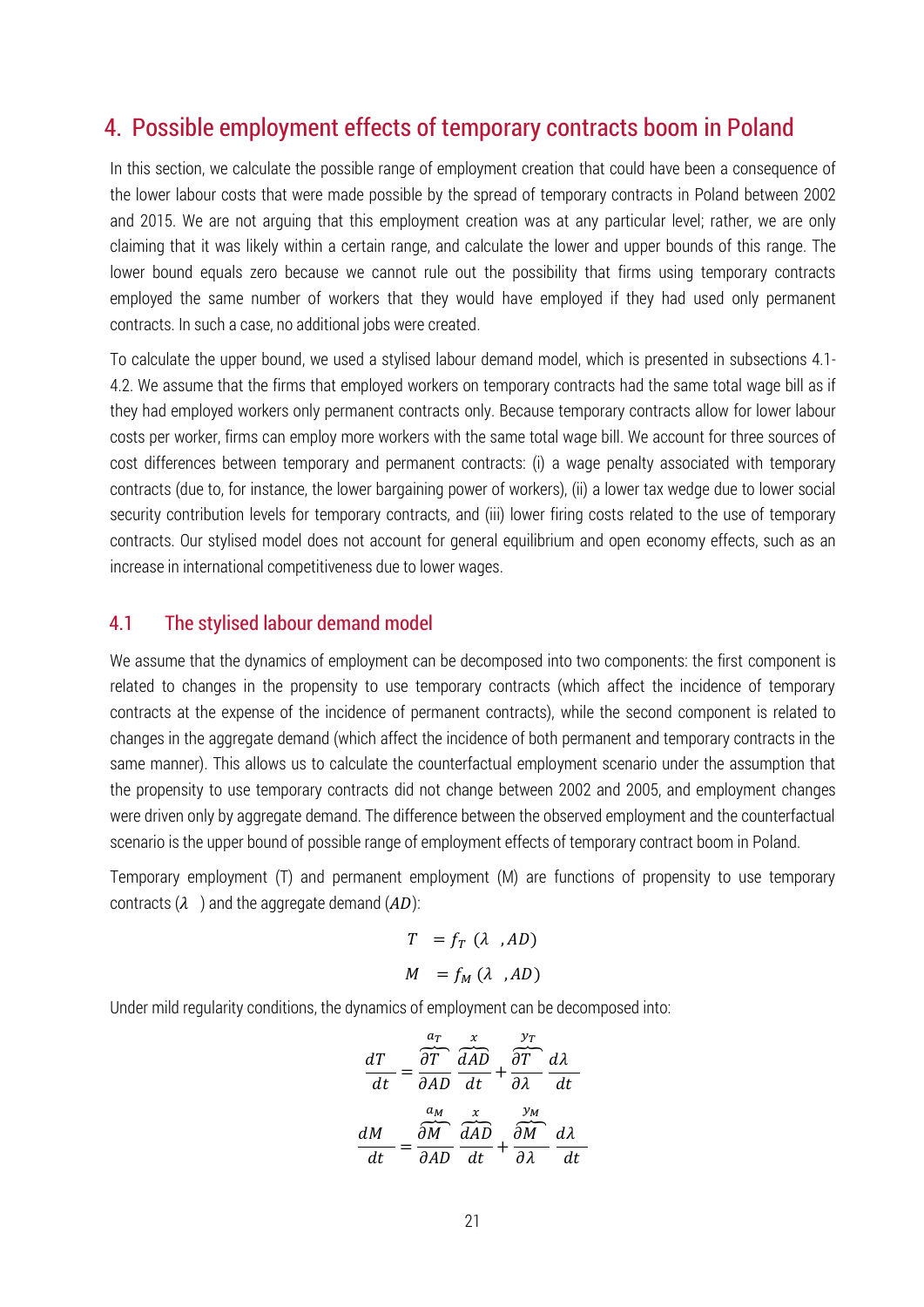In order to identify these relationships, two economic assumptions are needed. The first assumption states that the propensity to use temporary contracts is given by (minus) the share of temporary employment in total employment in the initial period (2002),  $\lambda = -\frac{r}{\pi}$  $\frac{1}{T+M}$ ). This assumption ensures that temporary employment is an increasing function of the propensity to use temporary contracts. The second assumption concerns job creation resulting from workers moving from permanent to temporary contracts. Replacing a permanent contract with a temporary contract enables a firm to employ more workers, as temporary contracts incur lower total labour costs. The upper bound of how many more temporary workers than permanent workers could be employed is determined by the relative difference in the labour costs incurred by both types of contracts. We assume that a firm employing temporary workers keeps its payroll constant (i.e., equal to the payroll a firm would have if it employed all workers on permanent contracts), and devotes all of the savings from using temporary contracts instead of using permanent contracts to employing more temporary workers.

Under these assumptions, we obtain the equation defining the upper bound of the net effect of temporary contracts on employment:<sup>15</sup>

$$
\frac{d\hat{E}}{dt} = \left(1 - \frac{LC_M}{LC_T}\right) \left(\frac{dM}{dt} - a_M x\right)
$$

The upper bound of possible employment effects depends only on the changes in the number of temporary and permanent jobs. It does not depend on the actual measure of changes in the propensity to use temporary contracts  $(\frac{d\lambda}{dt})$ . This results from an implicit assumption that the propensity to use temporary contracts has no effect on aggregate demand, and that it only changes the structure of employment by contract type.

#### 4.2 Parametrisation of the model

In order to determine the upper bound of possible employment effects, we calculate each component of the difference in the labour costs incurred by temporary and permanent contracts  $(\frac{LC_M}{LC_T})$ : (a) the difference in the net wage (assuming equal productivity), (b) the difference in the tax wedge, and (c) the difference in the indirect costs related to dismissal, severance pay, and notice periods (Heckman and Pages-Serra, 2000; Lazear, 1993).

#### Wage penalty (a)

 $\overline{a}$ 

We estimated a Mincerian type regression (on the LFS data), controlling for age, gender, education, experience, occupation, economic sector, and firm size. The results indicate that the net wage penalty associated with temporary contracts was 23.3% in 2002, and gradually declined to 14.3% in 2015. We also employed the model of the joint determination of wages and the assignment of temporary contracts (Barnow et al., 1981). Without an additional instrument for the type of contract, the Wald test did not allow us to reject the hypothesis of the exogeneity of temporary contracts in each year. We therefore used the parameter from a basic log-level specification. This method for measuring the wage penalty related to temporary jobs is common in the literature (Boeri 2011, Cazes and de Laiglesia 2015). This parameter is probably an upper bound estimate, as we could not

 $15$  The intermediate algebraic steps are presented in the appendix.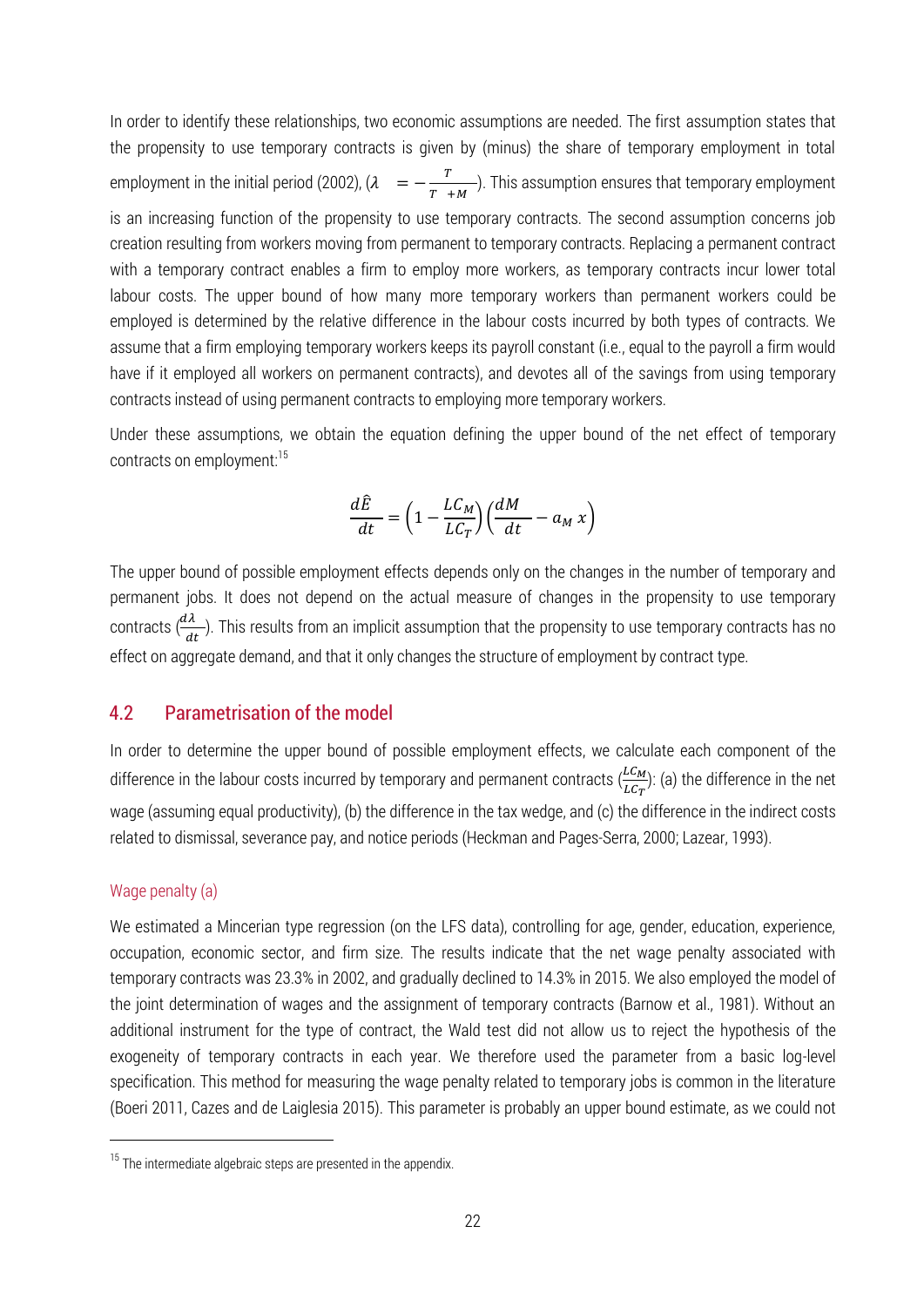control for unobserved heterogeneity, which would have limited this penalty.<sup>16</sup> Using the upper bound of the wage penalty is consistent with our goal of finding the upper bound of possible employment effects.

#### Tax wedge (b)

We used a personal income tax and social security contributions model separately for open-ended contracts, fixed-term contracts, and civil law contracts (Arak et al., 2014). Following the estimates of Lewandowski et al. (2016) on the Social Security Institution (ZUS) data, we assumed that the average social security contributions made under a civil law contract were based on 50% of the minimum wage level. We found that the differences in the total tax wedge associated with temporary and permanent contracts gradually decreased from 21% of the tax wedge on permanent contracts in 2002 to 15% of the tax wedge on permanent contracts in 2015. For each year studied, the total tax wedge on temporary contracts was calculated as the employment weighted average of the tax wedge on fixed-term contracts and civil law contracts.

#### Firing costs (c)

 $\overline{a}$ 

If terminated, temporary and permanent contracts are associated with different levels of pecuniary costs (advance notification cost, compensation for dismissal, seniority premium for dismissed workers, forgone wages in the period of the legal process, Heckman and Pages-Serra, 2000) and of non-pecuniary costs (the termination of permanent contract can be perceived as unfair, Mondino & Montoya, 2000).

Heckman and Pages-Serra (2000) estimated that the pecuniary costs of firing a permanent worker with 10 years of tenure ranged from zero in the US, to 34.5% of yearly wages in Portugal (the highest level in Europe), to 40% of yearly wages in Bolivia.<sup>17</sup> Their estimate for Poland was 10% of yearly wages in the late 1990s. As was shown in Section 2, since the late 1990s in Poland, there have been no substantial reforms of labour laws, and employment protection in particular has not been strengthened. The Heckman and Pages-Serra (2000) estimate can, therefore, be used as a proxy for the regulation costs associated with open-ended contracts in Poland. In our calculation of the upper bound of the potential employment effects of temporary employment boom, we assume that the firing costs associated with permanent contracts are equal to 10% of yearly earnings.

## 4.3 The possible range of the employment effects of the boom in temporary contracts

We found that between 0% and 19% of the increase in net dependent employment between 2002 (9.9 million) and 2015 (12.6 million) can be attributed to job creation effects resulting from the lower total labour costs associated with temporary contracts. In absolute terms, this means between zero and 510,000 jobs out of the 2.7 million net jobs created were attributable to temporary contracts. Relative to the total growth in employment, these effects may have been strongest between 2002 and 2007. During the early surge in the use of temporary contracts,

<sup>&</sup>lt;sup>16</sup> Firms would be more prone to offer permanent contracts to the more productive workers, which is not directly observed. Lass and Wooden (2017) used a quintile regression to analyse the wage penalty for temporary workers in Australia. They found that the wage penalty associated with a temporary contract was high among low-paid workers, while higher earners enjoyed a wage premium. The concentration of temporary workers in the lower tail of the wage distribution in Poland may explain why we find an average wage penalty rather than an average wage premium.

<sup>&</sup>lt;sup>17</sup> Heckman and Pages-Serra (2000) did not account for the costs incurred by legal procedures.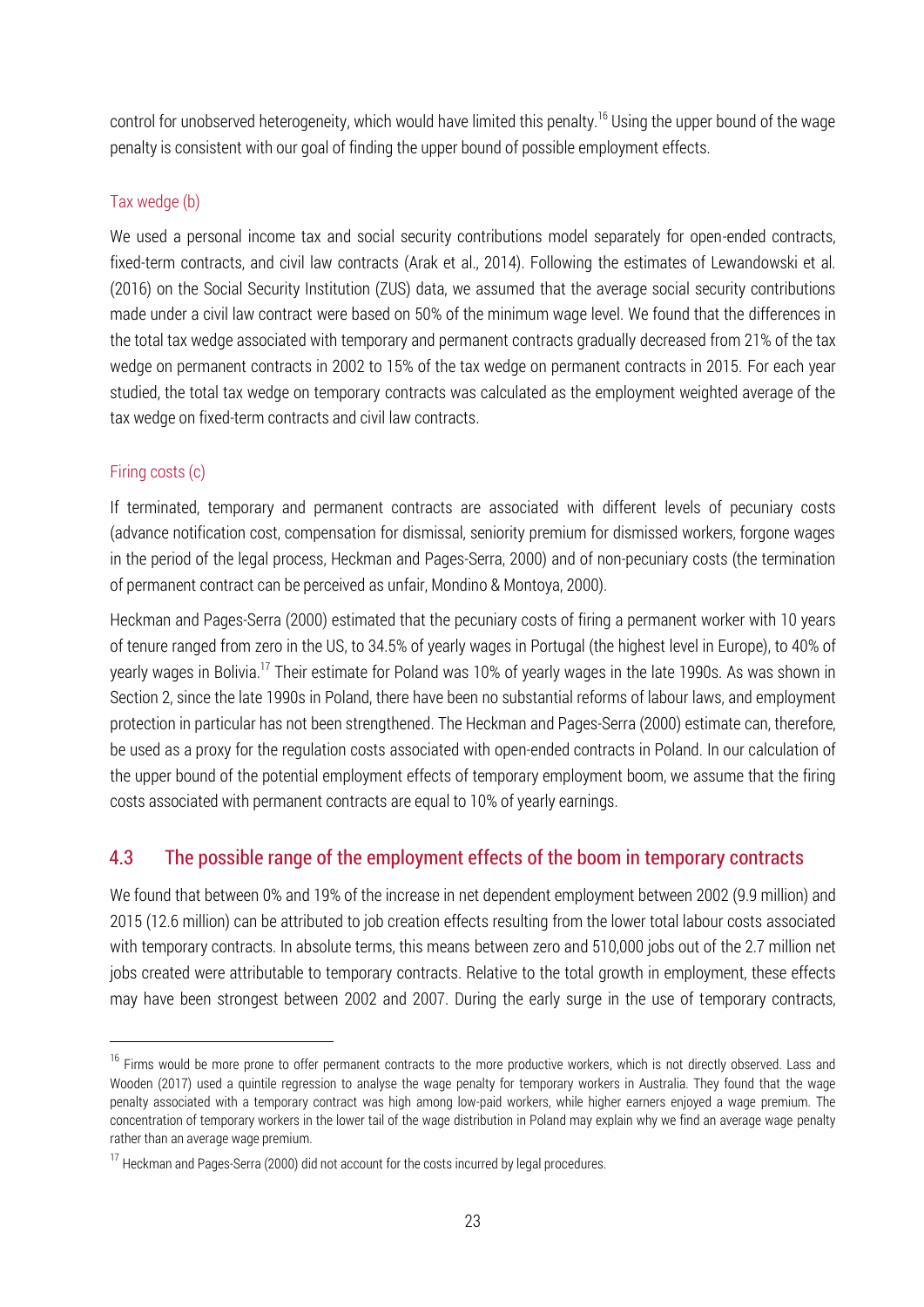between zero and 478,000 jobs out of 1,750,000 jobs created (27%) could be attributed to the move to temporary contracts (Figure 6). Thus, the employment effects of the proliferation of temporary contracts may have been most important during the recovery from the early 2000s recession.

Our results for the upper bound of the net employment effect imply that there was a relatively high degree of labour demand elasticity (-0.48). This value is at the lower end of the interval for labour demand elasticities [-446;- .072] pointed out by the meta-analysis of Lichter et al. (2014), and is in line with the older findings [-0.75; -0.15] of Hamermesh (1993). The lower end of elasticities given by Lichter et al. (2014) corresponds to the net employment effect of 457,000 jobs in 2015. Taking into account both our calculations and the findings of the literature, we conclude that the upper limit of potential net employment effect was below 4% of dependent employment in 2015.





Source: Own calculations based on LFS data.

The extent to which permanent contracts were substituted with temporary contracts was substantial. This is demonstrated by the decomposition of total employment growth into changes in the number of temporary and permanent jobs that can be attributed to changes in aggregate demand or changes in the propensity to use temporary contracts (Figure 7). Assuming the upper bound of the potential net employment effect, we found that almost 1.1 million of the temporary jobs that existed in 2015 would have existed as permanent jobs if the propensity to use temporary contracts had remained constant at the 2002 level. This number would be even higher if the net employment effect had been lower. The growth in temporary contracts was largely driven by the increase in the propensity to use these contracts, regardless of the size of their potential employment creation effect. On the other hand, the improvement in the aggregate demand for labour was driving growth in permanent employment: despite the increase in the propensity to use temporary contracts, 727,000 permanent jobs were created between 2002 and 2015.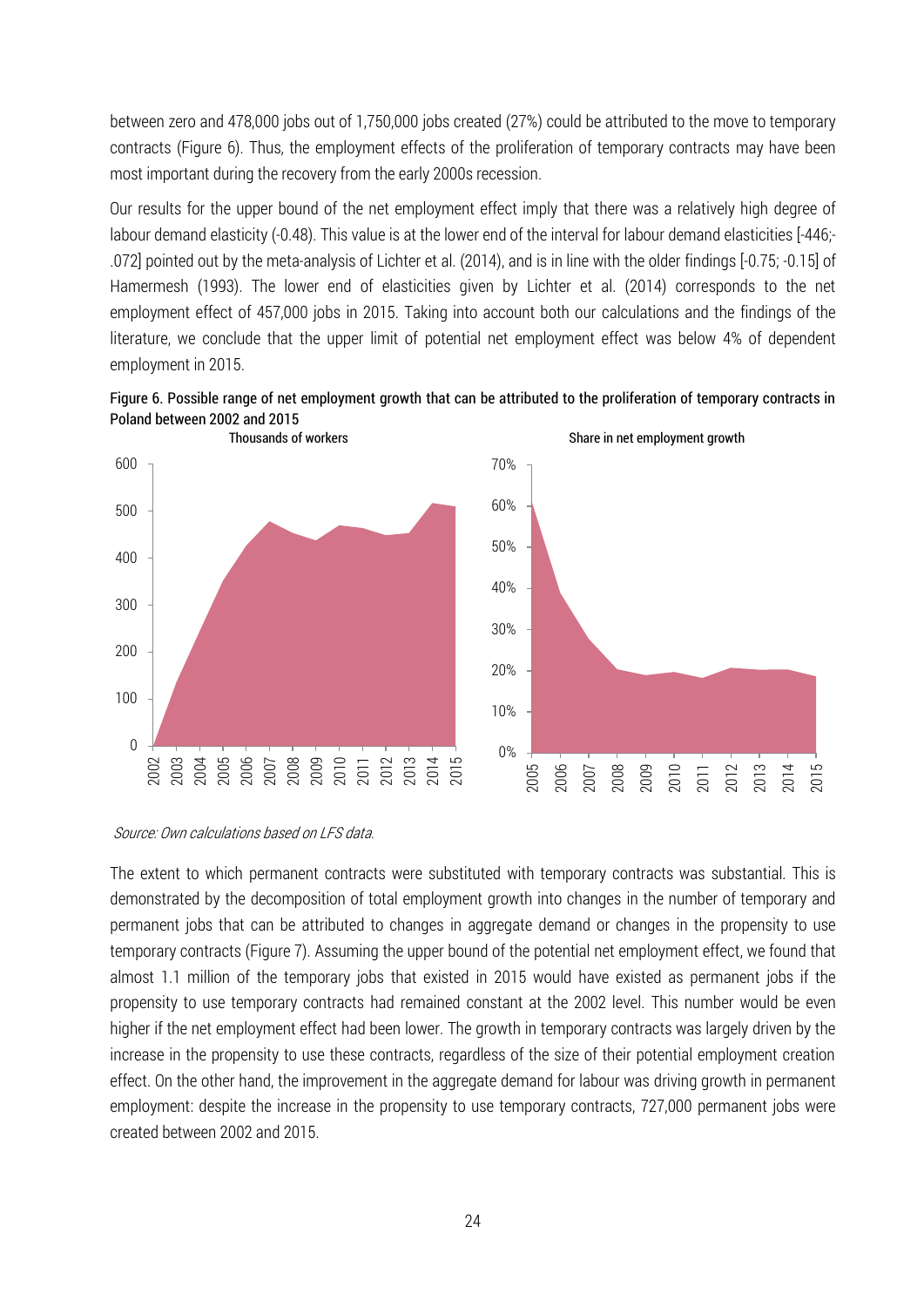

Figure 7. Decomposition of employment growth in Poland between 2002 and 2015, under the assumptions of the upper bound of the potential net employment effect of the boom in temporary contracts

The spread of temporary contracts and the potential net employment creation effect were stronger among those groups of workers who were most exposed to unemployment risk, and whose bargaining power was the lowest: namely, poorly educated workers, as well as younger and older workers. For the upper bound of the potential employment effect, we found that among individuals with basic vocational education, job creation that could be linked to the rise in propensity to use temporary contracts accounted for up to 28% of temporary employment growth between 2002 and 2015; or for 4% of total employment in that period (Figure 8). Among individuals with tertiary education, the corresponding shares were just 12% and 2%, respectively.

The proliferation of temporary contracts was especially pronounced among individuals under age 25, who constituted the majority of labour market entrants. Among individuals aged 15-24, the upper bound of net job creation due to the rise in the propensity to use temporary contracts accounted for 29% of temporary employment growth between 2002 and 2015. In the 15-24 age group, temporary employment increased 50% and permanent employment decreased 55%. On the other hand, in the age group characterised by the lowest inflows to employment (55-64), the upper bound of net job creation did not exceed 5% of the growth in temporary jobs. This effect was larger (26%) among individuals aged 45-54.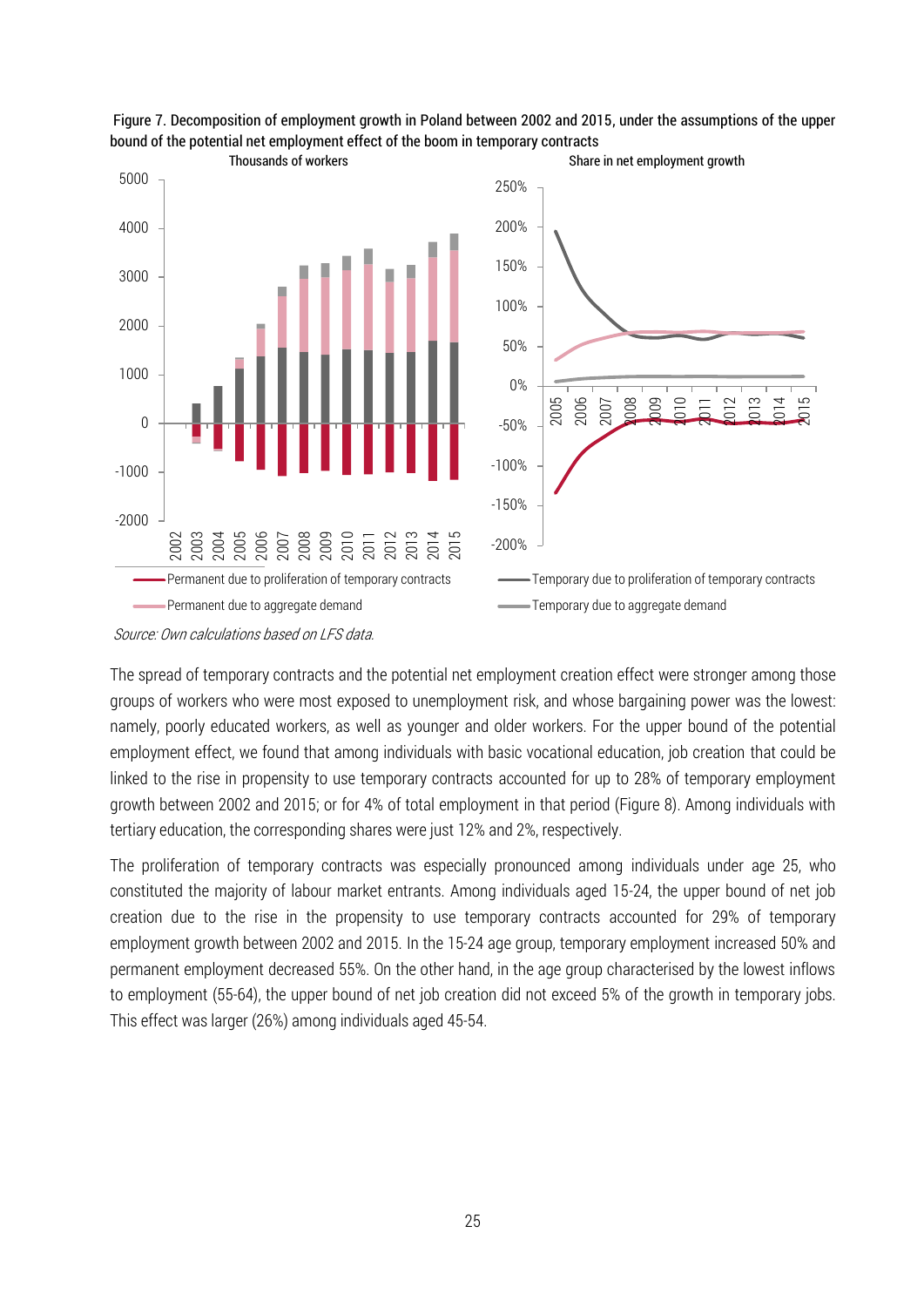



■ temporary jobs due to proliferation of temporary jobs in all new temporary jobs 2002-2015

Source: Own calculations based on LFS data.

## 5. Summary and conclusions

In this paper, we have offered a novel perspective on the temporary employment boom in Poland. We uncovered a persistent gap in job quality between temporary and permanent workers. The three key dimensions of this gap were found to be the quality of earnings, job security, and the quality of work scheduling. Differences in these dimensions were observed in both the descriptive and the regression analysis. We also found gaps in the incidence of long working hours and participation in training, but these differences were less pronounced. Our results indicate that job quality can add a new dimension to the debate on labour market segmentation: i.e., in addition to being less secure, the quality of temporary jobs tends to be lower.

Job quality in Poland has been gradually improving among both groups of workers, except in the dimensions of work scheduling quality and job strain, which deteriorated among temporary workers after 2010. Although the gaps between temporary and permanent workers generally narrowed over the study period, they remained substantial; in terms of both earnings quality and the incidence of long working hours, temporary workers lagged behind permanent workers by about seven years. Even during the most favourable periods (in 2006 and 2014), levels of job security for temporary workers were noticeably lower than in even the least secure period for permanent workers (in 2002). The gap becomes even wider if the coverage of redundant workers with unemployment benefits is taken into account.

Between 2002 and 2015, temporary employment in Poland more than doubled, and almost all of the net growth in employment was attributable to temporary jobs. However, it is unlikely that net employment growth would have been significantly lower if the increase in the incidence of temporary jobs had not happened. During that period,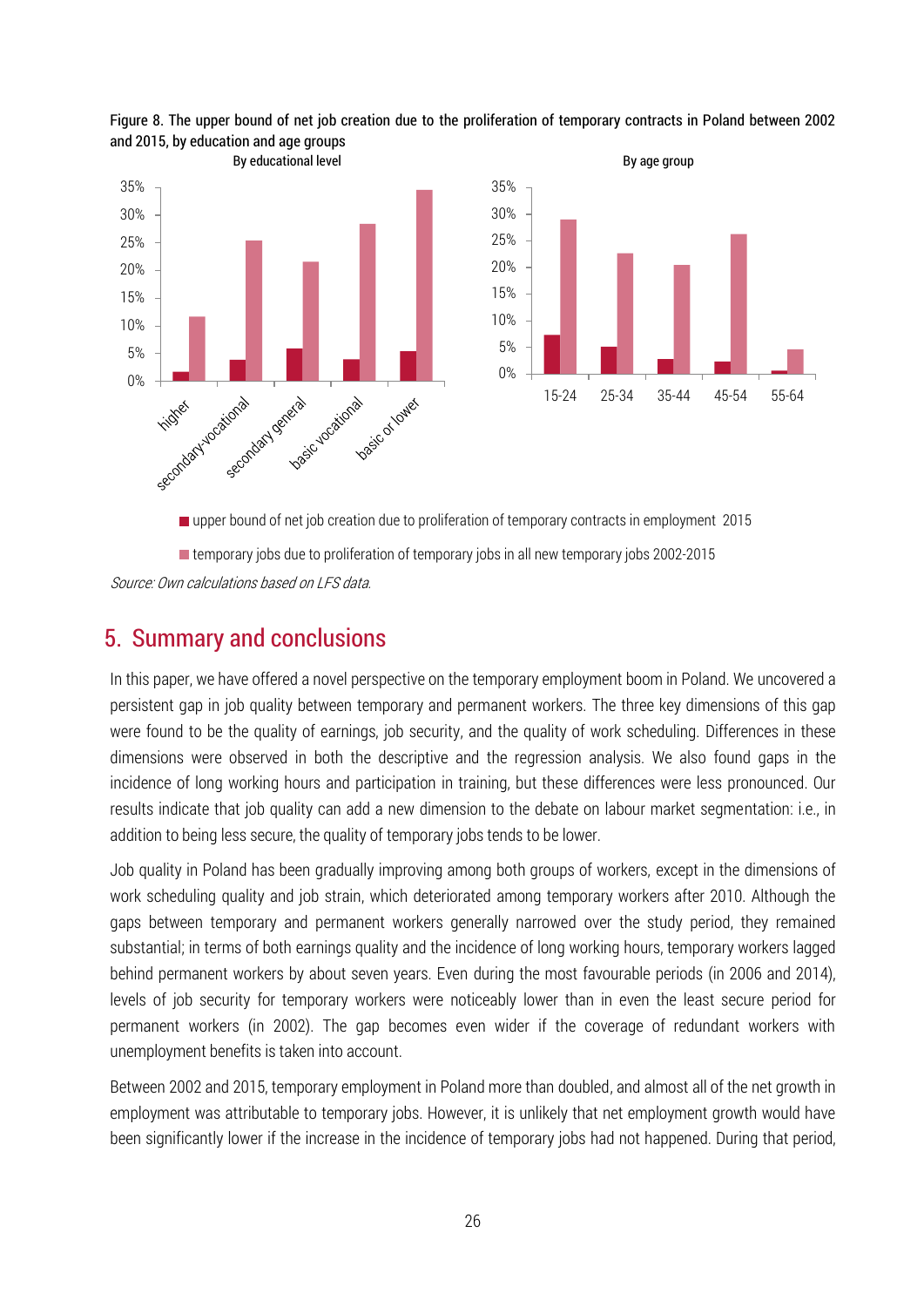the macroeconomic performance of Poland was robust, there were substantial improvements in the educational attainment of the workforce, and retirement reforms boosted the labour supply of older workers.

It is important to point out, however, that over this period in Poland there were no full or even partial reforms of labour laws that might have widened the gap between the regulation of permanent and temporary contracts. These types of reforms have been shown to be key drivers of labour market segmentation in countries such as Spain (Dolado et al., 2002). The incentives to use temporary contracts were primarily related to the multiple forms of labour cost savings that these contracts allowed. The decreasing probability of labour inspections aimed at identifying the violations of rules pertaining to temporary contracts might have enhanced these incentives.

We put these cost differences stemming from wage penalties and differences in tax wedges and firing costs at the centre of our calculations of a possible range of potential employment creation effects resulting from the boom in temporary contracts. Since a rigorous analysis of the employment effects of temporary contracts is not possible due to the uniform application of regulations in Poland, we used a stylised labour demand model to identify these effects. The lower bound of the net employment effect is zero, as we cannot rule out the possibility that permanent workers were simply replaced with temporary workers. In order to provide the upper bound of the potential employment creation effect, we assumed that all of the labour cost savings offered by temporary contracts were used by firms to employ more people. Under these strong assumptions, we found that no more than 4% of dependent employment in 2015 could be attributed to the job creation effect of cheaper temporary contracts. If any of the labour costs savings offered by temporary contracts were channelled into higher firm profits or higher wages for permanent workers, the job creation effect would have been smaller; and, in the extreme case, close to zero.

Our findings stress the need to balance the potential benefits of cheaper, less regulated contracts with the multiple and often significant disadvantages temporary workers experience. Our findings stress the need to address the segmentation of Polish labour market. Labour inspection and improved enforcement of regulations could remedy this problem only in these cases in which low job quality results from non-compliance with regulations, for instance with minimum wage or with rules on working time. However, these cases are most likely rather rare. Lower job quality among temporary workers appears to be related to regulatory differences between temporary and permanent contracts (easier termination) and the allocation of temporary workers to jobs with lower quality. Therefore, a contractual arrangement which would bridge the gap in employment protection and hindered work organisation based on the type of contract, is needed. The introduction of a single contract that would provide workers with the same tenure with the same rights could be a solution. It would allow employers to screen workers and adjust employment levels. It would also allow workers to move from a less protected to a better protected position in the same firm. However, a single contract would discourage firms from allocating workers to better jobs and worse jobs depending on the type of a contract.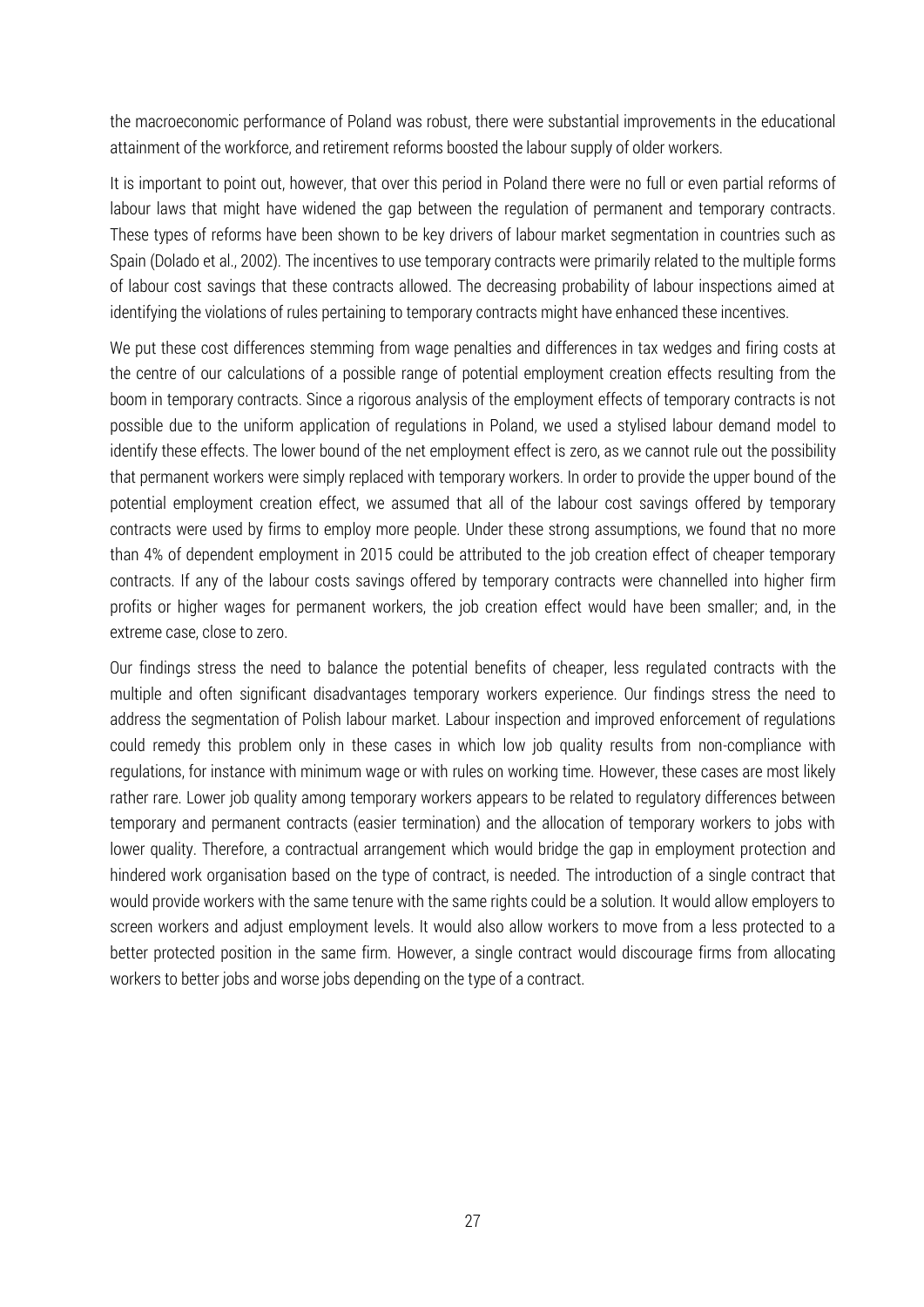## References

Angrist, J., & Krueger, A. B. (2001). Instrumental variables and the search for identification: From supply and demand to natural experiments (No. w8456). National Bureau of Economic Research.

Arak, P., Lewandowski, P., & Żakowiecki, P. (2014). Dual labour market in Poland – proposals for overcoming the deadlock. IBS Policy Paper 1/2014.

Arranz, J.M., García-Serrano, C., & Hernanz, V. (2017). Employment Quality: Are There Differences by Types of Contract?. Social Indicators Research, pp. 1-28. DOI:10.1007/s11205-017-1586-4.

Auer, P., Berg, J., & Coulibaly, I. (2005). Is a stable workforce good for productivity?. International Labour Review, 144(3), 319–343.

Baranowska, A., & Lewandowski, P. (2007). Adaptability to economic changes. In: M. Bukowski (ed.), *Employment* in Poland 2007. Security on a flexible labour market. Warsaw: Ministry of Labour and Social Policy.

Barnow, B., Cain, G., & Goldberger, A. (1981). Issues in the Analysis of Selectivity Bias. In: W.E. Stromsdorfer, G. Farkas (eds.), Evaluation Studies Review Annual, 5. Beverly Hills: Sage.

Bassanini A., & Duval R. (2009). Unemployment, institutions and reform complementarities: Re-assessing the aggregate evidence for OECD countries. Oxford Review of Economic Policy, 25(1), 40-59.

Bentolila, S., & Bertola, G. (1990). Firing costs and labour demand: how bad is eurosclerosis?. The Review of Economic Studies, 57(3), 381-402.

Bertola, G. (1990). Job security, employment and wages. European Economic Review, 34(4), 851-879.

Boeri, T., & Garibaldi, P. (2007). Two Tier Reforms of Employment Protection: a Honeymoon Effect?. The Economic Journal, 117(521), F357-F385.

Boeri, T., & Jimeno, J. F. (2005). The effects of employment protection: Learning from variable enforcement. European Economic Review, 49 (8), 2057-2077.

Cahuc, P., & Postel-Vinay, F. (2002). Temporary jobs, employment protection and labor market performance. *Labour economics, 9(1)*, 63-91.

Cazes, S., & de Laiglesia, J.R. (2015). Temporary contracts and wage inequality. In: J. Berg (ed.), *Labour Markets*, Institutions and Inequality: Building Just Societies in the 21st Century. Edward Elgar Publishing.

Cazes, S., Hijzen, A., & Saint-Martin, A. (2015). Measuring and Assessing Job Quality: The OECD Job Quality Framework. *OECD Social, Employment and Migration Working Papers*, No. 174, Paris: OECD Publishing. DOI: [http://dx.doi.org/10.1787/5jrp02kjw1mr-en.](http://dx.doi.org/10.1787/5jrp02kjw1mr-en)

Chancellary of Prime Minister (2011). Młodzi 2011 (Youth 2011). Warsaw: Chancellary of Prime Minister.

Chłoń-Domińczak, A, & Lis, M. (2013). Does gender matter for lifelong learning activity?. Neujobs Working Paper D16.2A.

Davoine, L., Erhel, C., & Guergoat-Lariviere, M. (2008). Monitoring quality in work: European Employment Strategy indicators and beyond. International Labour Review, 147(2*‐*3), 163-198.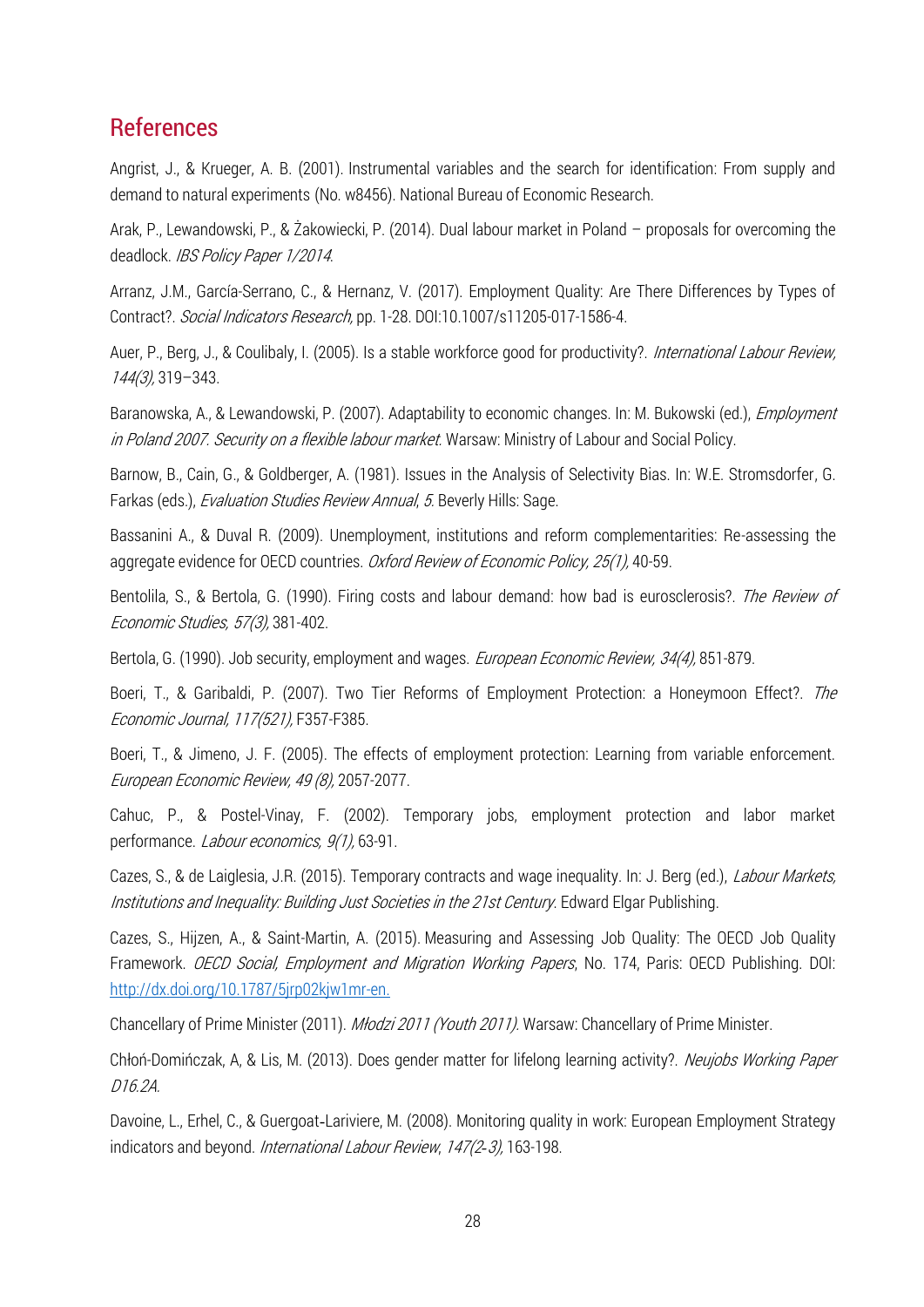Gatti, R., Goraus, K., & Morgandi, M. (2014). *Balancing Flexibility and Worker Protection. Understanding Labor* Market Duality in Poland. Washington D.C.: World Bank.

Goraus, K., & Lewandowski, P. (2016). Minimum Wage Violation In Central And Eastern Europe. IBS Working Paper 3/2016.

Hamermesh, D. H. (1993). *Labor Demand*. Princeton: Princeton University Press.

Heckman, J. J., & Pages-Serra, C. (2000). The Cost of Job Security Regulation: Evidence from the Latin American Labor Markets. Journal of the Latin American and Caribbean Economic Association, 1, 109-154.

Hijzen, A., & Swaim, P. (2007). Does offshoring reduce industry employment?. National Institute Economic Review, 201(1), 86-96.

Hopenhayn, H., & Rogerson, R. (1993). Job turnover and policy evaluation: A general equilibrium analysis. *Journal* of Political Economy, 101(5), 915-938.

Hurley, J., Fernandez-Macias, E., & Storrie, D. (2013). *Employment Polarization and Job Quality in the Crisis:* European Jobs Monitor 2013. Dublin: Eurofound.

Kalleberg, A. L., Reskin, B. F., & Hudson, K. (2000). Bad jobs in America: Standard and nonstandard employment relations and job quality in the United States. American Sociological Review, 256-278.

Kamińska, A., & Lewandowski, P. (2014). *In-work poverty in Poland - diagnosis and possible remedies.* Washington D.C.: World Bank.

Kanbur, R., & Ronconi, L. (2016). Enforcement Matters: The Effective Regulation of Labor. Centre for Economic Policy Research Discussion Paper, No. 11098.

Kugler, A., & Pica, G. (2003). Effects of Employment Protection and Product Market Regulations on the Italian Labor Market. IZA Discussion Paper, No. 948.

Lass, I., & Wooden, M. (2017). The Structure of the Wage Gap for Temporary Workers: Evidence from Australian Panel Data. IZA Discussion Paper, No. 10670.

Lazear, E. (1990). Job Security Provisions and Employment. *Quarterly Journal of Economics, 105(3)*, 699-726.

Lewandowski, P. & Magda, I. (2017). Temporary employment, unemployment and employment protection legislation in Poland. In: M. Myant, A. Piasna (ed.), Myths of employment deregulation: how it has not created jobs and not reduced labour market segmentation. Brussels: ETUI.

Lewandowski, P., Stroński, K., & Keister, R. (2016). Labour market segmentation and pensions in the Polish defined-contribution scheme. Problemy Polityki Społecznej. Studia i Dyskusje, 33(2), 111–137.

Lichter, A., Peichl, A., & Siegloch, S. (2015). The own-wage elasticity of labor demand: A meta-regression analysis. European Economic Review, 80, 94-119.

Maciejewska, M., Mrozowicki, A., & Piasna, A. (2016). The silent and crawling crisis: international competition, labour market reforms and precarious jobs in Poland. In: M. Myant, S. Theodoropoulou, A. Piasna (ed.), Unemployment, internal devaluation and labour market deregulation in Europe. Brussels: ETUI.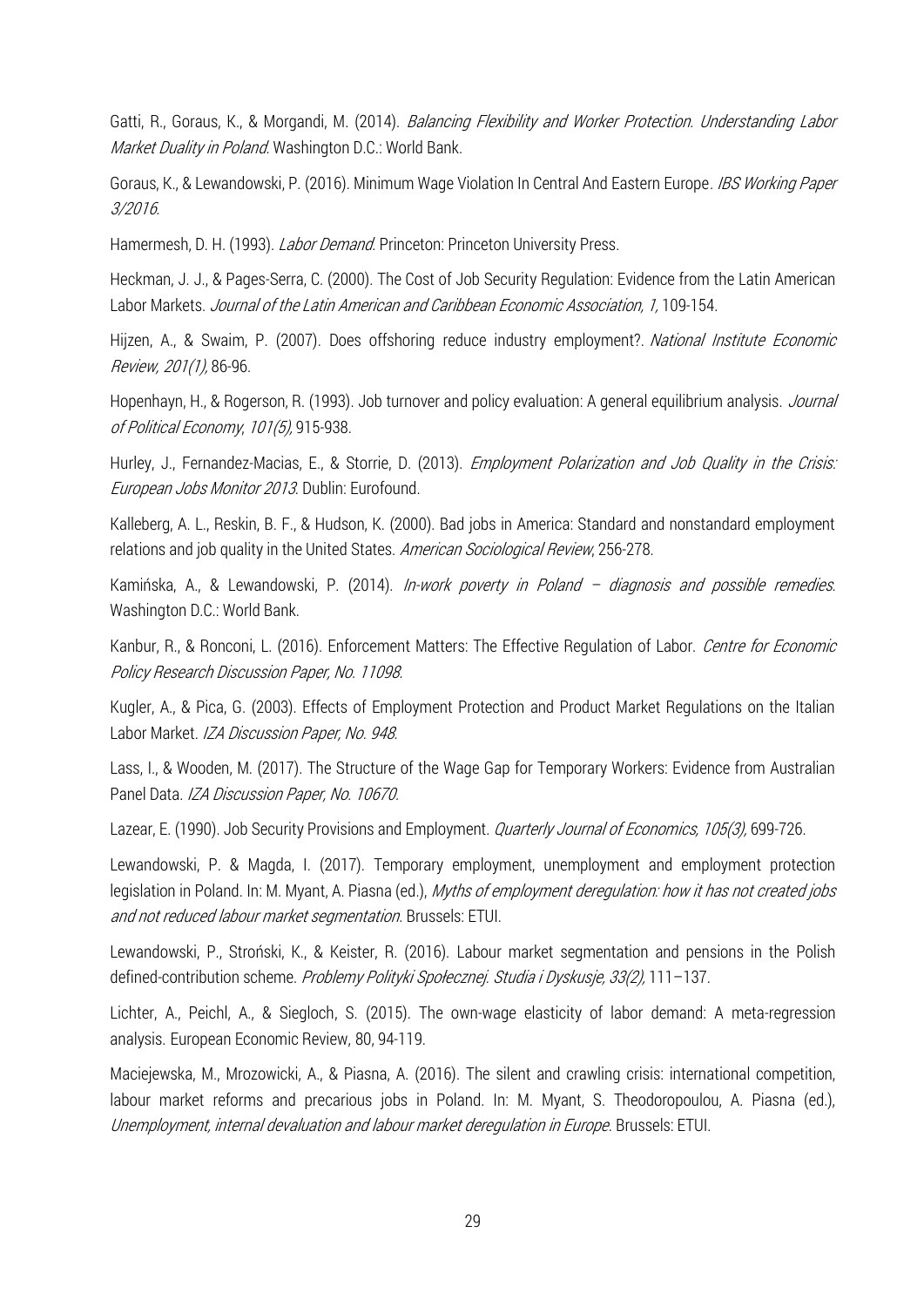Magda, I. (2016). Wykształcenie zawodowe, elastyczne zatrudnienie a podnoszenie swoich kwalifikacji (Vocational education, flexible employment and skills' upgrading). *Edukacja 1/2016*, 44-57.

Ministry of Administration and Digitization (2013). *Długookresowa Strategia Rozwoju Kraju. Polska 2030. Trzecia* fala nowoczesności (Long-term National Development Strategy. Poland 2030 Third Wave of Modernity). Warsaw: Ministry of Administration and Digitization.

Mondino, G., & Montoya, S. (2000). The effects of labor market regulations on employment decisions by firms: Empirical evidence for Argentina. Research Network Working Paper, R-391. Inter-American Development Bank.

Muñoz de Bustillo, R., Fernández-Macías, E., Esteve, F., & Antón, J. I. (2011). E pluribus unum? A critical survey of job quality indicators. Socio-Economic Review, 9(3), 447-475.

Nickell, S., Nunziata, L., & Ochel, W. (2005). Unemployment in the OECD since the 1960s. What Do We Know?. Economic Journal, 115( 500), 1-27.

OECD (2006). Economic Survey of Poland. Paris: OECD.

OECD (2012). Inequality in labour income – What are its drivers and how can it be reduced?. *OECD Economics* Department Policy Notes, No. 8.

OECD (2014). *OECD Economic Surveys: Poland 2014*. Paris: OECD Publishing. DOI: [http://dx.doi.org/10.1787/eco\\_surveys-pol-2014-en.](http://dx.doi.org/10.1787/eco_surveys-pol-2014-en)

OECD (2014). OECD Employment Outlook 2014. Paris: OECD Publishing. DOI: [http://dx.doi.org/10.1787/empl\\_outlook-2014-en.](http://dx.doi.org/10.1787/empl_outlook-2014-en)

Pereira, S. C. (2003). The impact of minimum wages on youth employment in Portugal. *European Economic* Review, 47(2), 229-244.

Sondergaard, L., Murthi, M., Abu-Ghaida, D., Bodewig, C., & Rutkowski, J. (2012). Skills, Not Just Diplomas: Managing Education for Results in Eastern Europe and Central Asia. Washington D.C.: World Bank Publications.

Van der Klaauw, B. (2014). From micro data to causality: Forty years of empirical labor economics. Labour Economics, 30, 88-97.

World Bank (2017). Lessons from Poland, Insights for Poland. Washington D.C.: World Bank.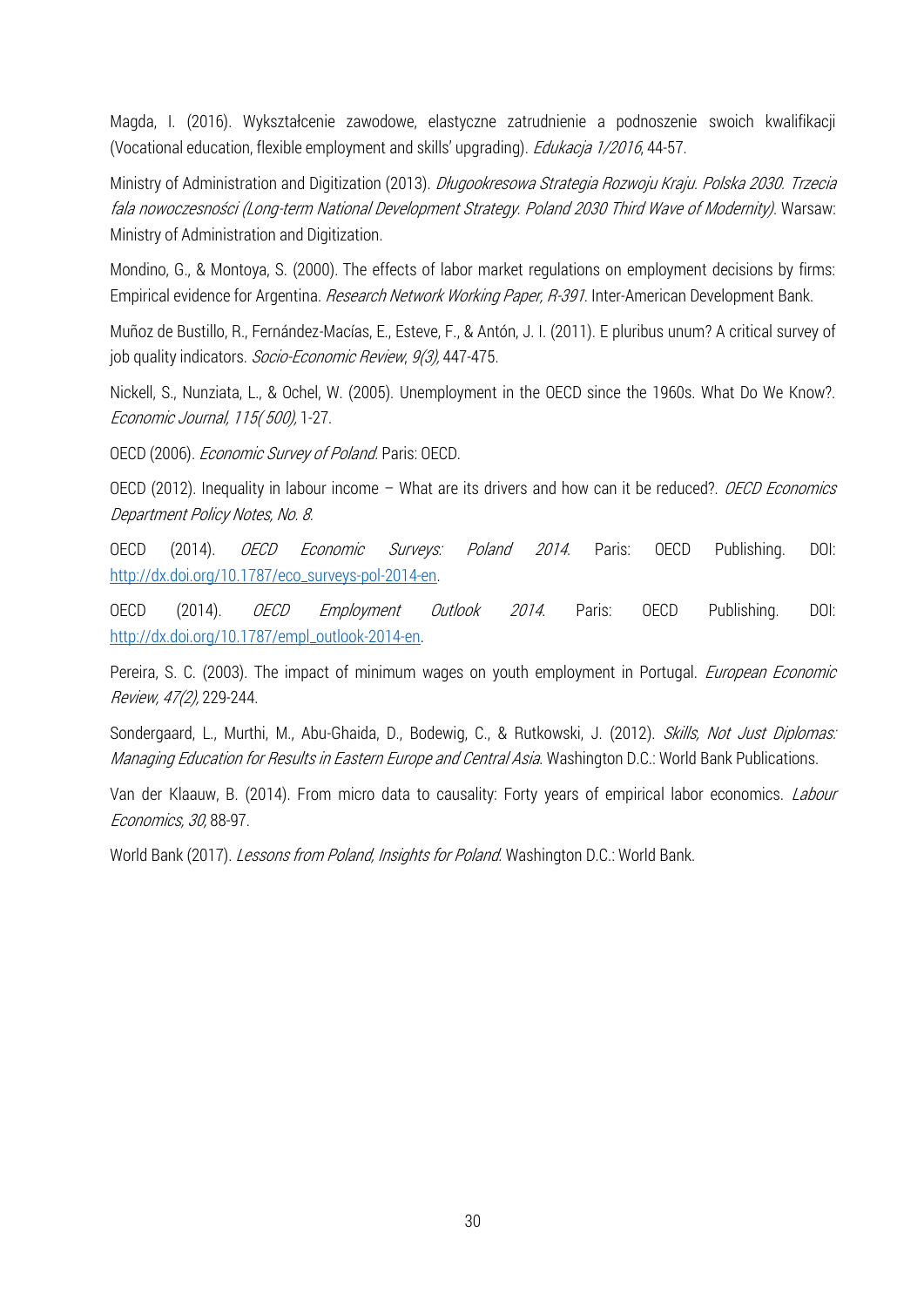# Appendix

#### Derivation of the net employment effect

With the assumption discussed in section 4.2, the model is written as:

$$
\frac{dT}{dt} = a_T x + y_T \frac{d\lambda}{dt}
$$

$$
\frac{dM}{dt} = a_M x + y_M \frac{d\lambda}{dt}
$$

$$
y_T = -\frac{LC_M}{LC_T} y_M
$$

$$
a_T = 1 - a_M = \frac{T}{T + M}
$$

Rearranging leads to:

$$
y_M = \left(\frac{dM}{dt} - a_M x\right) / \frac{d\lambda}{dt}
$$

$$
x = \left(\frac{dT}{dt} + \frac{LC_M}{LC_T}\frac{dM}{dt}\right) / \left(1 + a_M\left(\frac{LC_M}{LC_T} - 1\right)\right)
$$

The counterfactual scenario describes the evolution of private sector employment, assuming that no switch in preferences took place ( $\frac{d\lambda}{dt} = 0$ ). It terms of our specification, the counterfactual is expressed as the sum of the change in permanent and temporary jobs due to changes in the acceptance of temporary contracts:

$$
\frac{d\hat{E}}{dt} = y_T \frac{d\lambda}{dt} + y_M \frac{d\lambda}{dt} = \left(1 - \frac{LC_M}{LC_T}\right) y_M \frac{d\lambda}{dt} = \left(1 - \frac{LC_M}{LC_T}\right) \left(\frac{dM}{dt} - a_M x\right)
$$